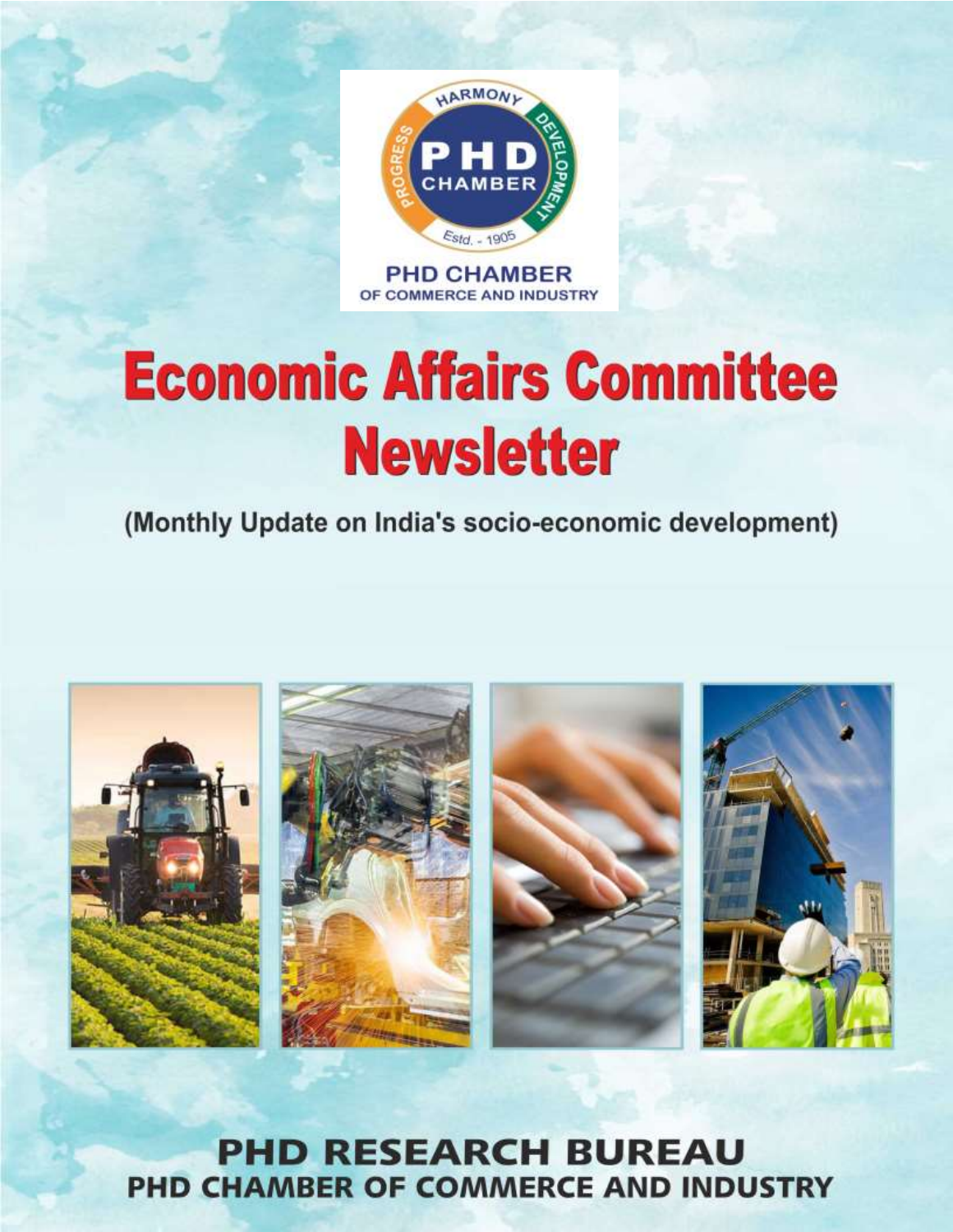

# **(April 2022)**

#### **Introduction**

Economy is consistently paving way towards higher growth trajectory, indicated by the noteworthy, strong and sustained performance of the key economic indicators in recent months. Rural resilience and pent-up of demand activity supported the economic activity and rejuvenated it from the extreme lows caused by daunting impact of COVID-19 in 2020-21.

Though recent geo-political developments can have some impact on Indian economy through the increase in raw material prices vis-à-vis imports of crude oil, depreciating rupee and increasing inflation, the other channels such as exports and finance will not face any major impact as India's exports towards Russia and Ukraine are not that much strong; India's total exports to Russia and Ukraine are less than USD 3 billion in a year.

Amid external developments of last 2 months, RBI has revised the projection for GDP growth for FY 2022-23 from earlier 7.8% to 7.2%, while the RBI's view on CPI inflation forecast for FY 2022-23 is revised upwards from 4.5% to 5.7%. However, it is inspiring to note that India has strong buffers, including large foreign exchange reserves, significant improvement in external sector indicators and strengthened financial sector, to sustain the country's economic recovery and growth.

Further, the growth forecasts for India by various prestigious organizations are promising. The plethora of structural reforms undertaken during the last two years have not only rejuvenated the Indian economy from the daunting impact of coronavirus but also strengthened the economic fundamentals to cope up the recent geo- political developments.

Recently, the Reserve Bank of India's Monetary Policy Committee decided to maintain the status quo and accommodative stance, which are welcome steps. These decisions are well in line with the PHD Chamber's expectations and will strengthen the business and consumer sentiments as well as the economic recovery. RBI's MPC in its first Monetary Policy Statement of FY 2022-23 has decided to keep the repo rate unchanged at 4% and remain accommodative, while focusing on withdrawal of accommodation so that inflation is maintained within the target while supporting on growth.

Going ahead, the pace of economic activity is expected to remain strong on the back of invigorated by unrelenting support by the Government and Industry. India has to focus more on recovery and strengthening of the economy. Although recovery process is strong, the challenges need to be addressed with the calibrated policy environment.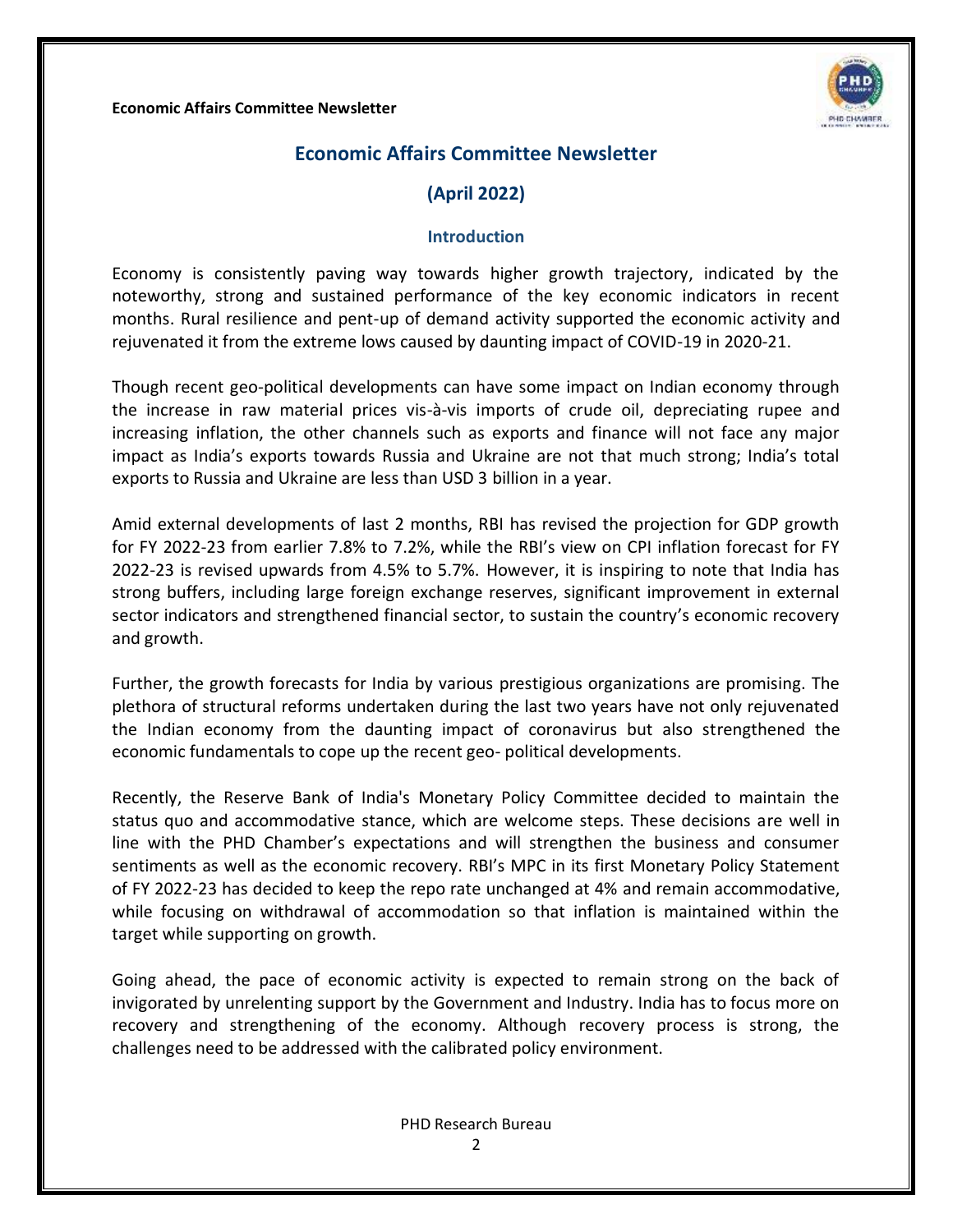

# **Contents**

#### **Economic Affairs Committee**

| Sr. No | Topic                           | Page No. |
|--------|---------------------------------|----------|
|        | Indian Economy So Far           | Д        |
| 2      | <b>Key Banking Developments</b> | 24       |
| ર      | Conclusion                      | つフ       |

#### PHD Research Bureau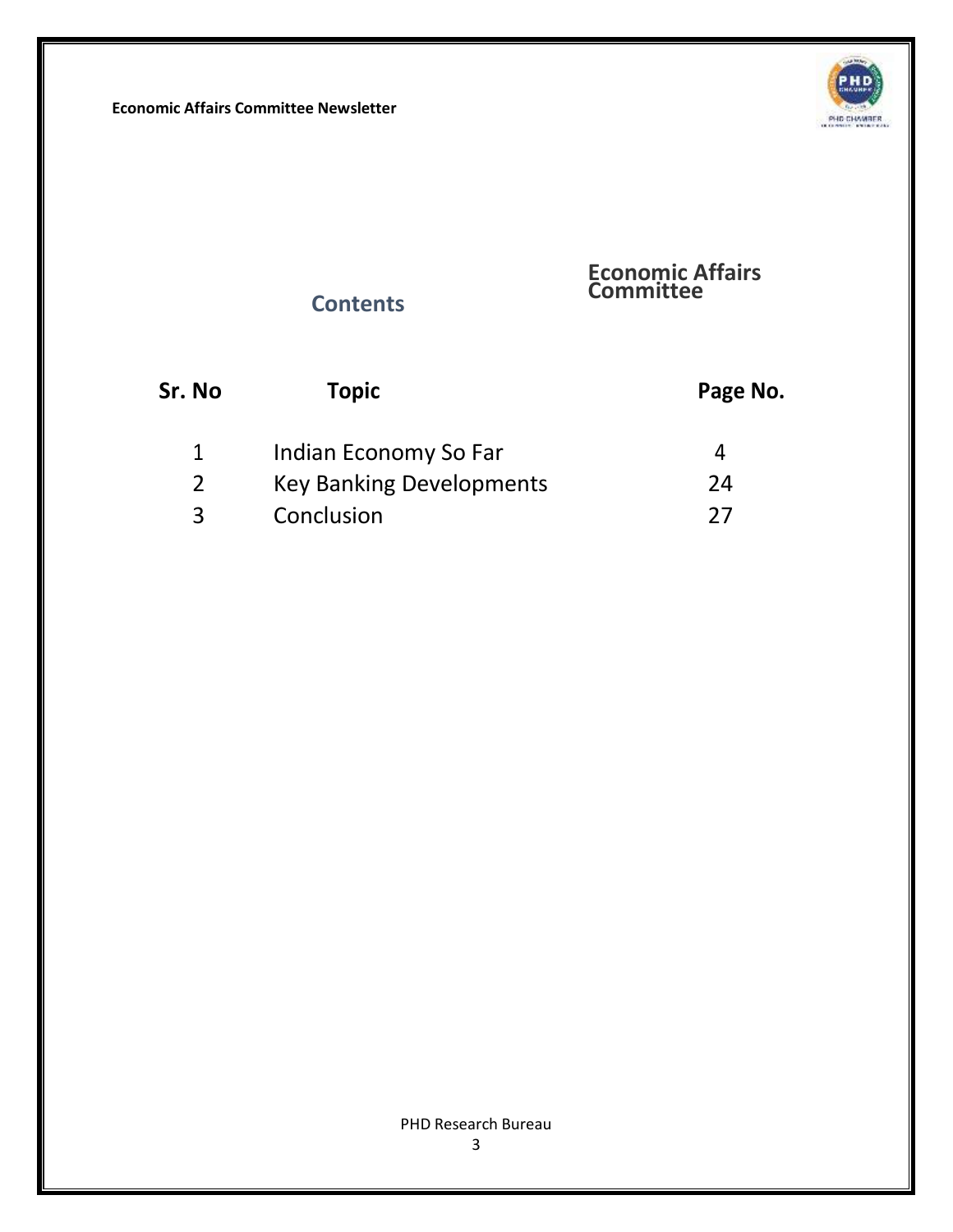

### **1. Indian Economy so Far**

- **1. RBI keeps Repo Rate unchanged at 4% and sets out various developmental and regulatory policy measures**
- The Monetary Policy Committee (MPC) met on 6th, 7th and 8th April 2022. On the basis of an assessment of the current and evolving macroeconomic situation, the Monetary Policy Committee (MPC) at its meeting today (April 8, 2022) decided to:
- Keep the policy repo rate under the liquidity adjustment facility (LAF) unchanged at 4.0 per cent.
- The marginal standing facility (MSF) rate and the Bank Rate remain unchanged at 4.25 per cent. The standing deposit facility (SDF) rate, which will now be the floor of the LAF corridor, will be at 3.75 per cent.
- The MPC also decided to remain accommodative while focusing on withdrawal of accommodation to ensure that inflation remains within the target going forward, while supporting growth.
- These decisions are in consonance with the objective of achieving the medium term target for consumer price index (CPI) inflation of 4 per cent within a band of  $+/-2$  per cent, while supporting growth.
- Since the MPC's meeting in February 2022, the global economic and financial environment has worsened with the escalation of geopolitical conflict and accompanying sanctions. Commodity prices have shot up substantially across the board amidst heightened volatility, with adverse fallouts on net commodity importers. Financial markets have exhibited increased volatility. Crude oil prices jumped to 14- year high in early March; despite some correction, they remain volatile at elevated levels. Supply chain pressures, which were set to ease, are rising again. The broadbased jump in global commodity prices has exacerbated inflationary pressures across advanced economies (AEs) and emerging market economies (EMEs) alike causing a sharp revision in their inflation projections. The global composite purchasing managers' index (PMI) eased to 52.7 in March from 53.5 in February with output growth slowing in both manufacturing and services sectors. World merchandise trade momentum has weakened.
- Looking ahead, the inflation trajectory will depend critically upon the evolving geopolitical situation and its impact on global commodity prices and logistics. On food prices, domestic prices of cereals have registered increases in sympathy with international prices, though record foodgrains production and buffer stock levels should prevent a major flare up in domestic prices. Elevated global price pressures in key food items such as edible oils, and in animal and poultry feed due to global supply shortages impart high uncertainty to the food price outlook, warranting continuous monitoring.
- The average crude oil price (Indian basket) of US\$ 100 per barrel, inflation is now projected at 5.7 per cent in 2022-23, with Q1 at 6.3 per cent; Q2 at 5.8 per cent; Q3 at 5.4 per cent; and Q4 at 5.1 per cent.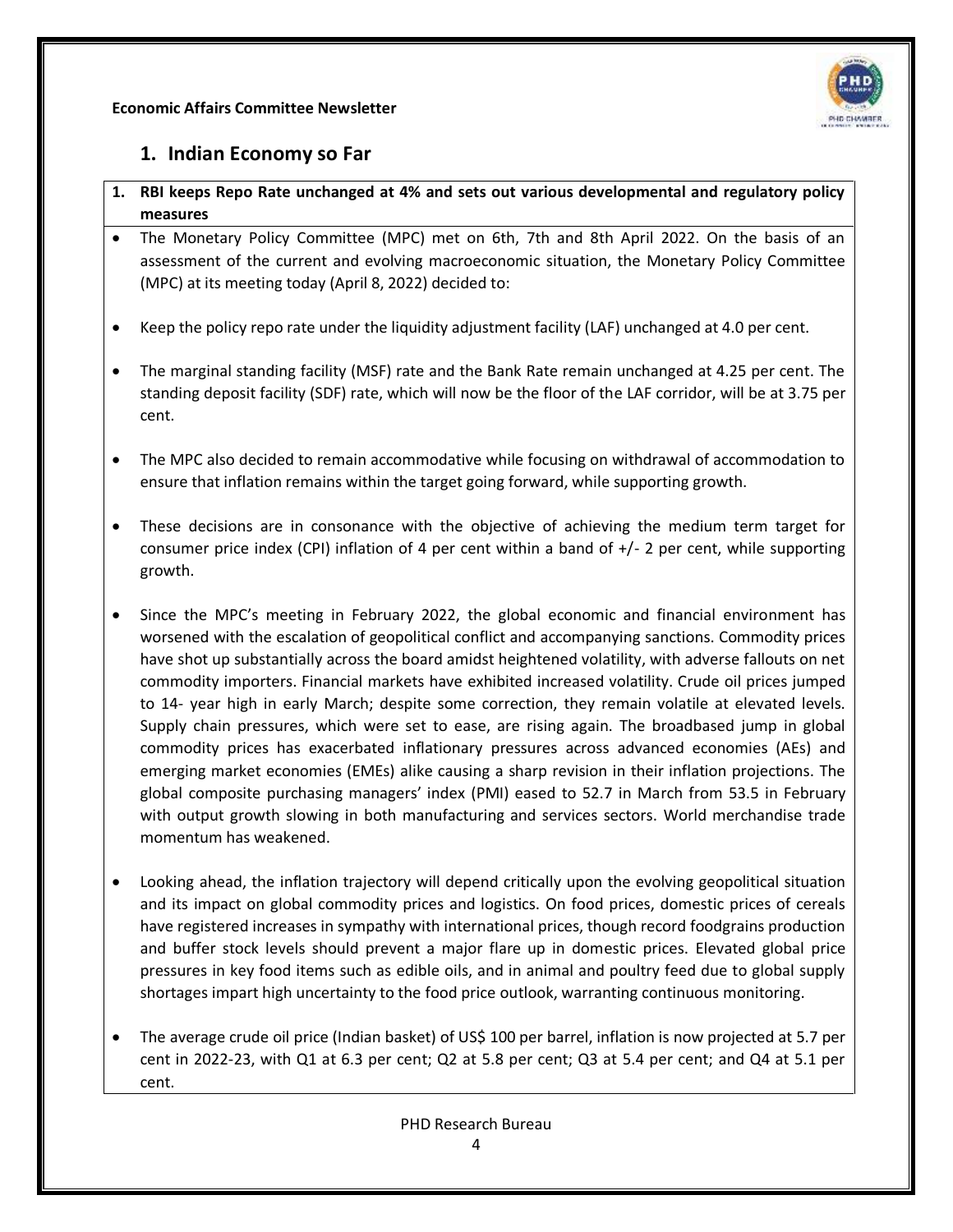

- The real GDP growth for 2022-23 is now projected at 7.2 per cent, with Q1 at 16.2 per cent; Q2 at 6.2 per cent; Q3 at 4.1 per cent; and Q4 at 4.0 per cent, with risks broadly balanced.
- The MPC is of the view that since the February meeting, the ratcheting up of geopolitical tensions, generalised hardening of global commodity prices, the likelihood of prolonged supply chain disruptions, dislocations in trade and capital flows, divergent monetary policy responses and volatility in global financial markets are imparting sizeable upside risks to the inflation trajectory and downside risks to domestic growth.

#### **2. Asian Development Outlook 2022: India's GDP growth estimated at 8.9% for FY 2022, projected at 7.5% for FY 2023 and 8% for FY 2024**

According to Asian Development Outlook 2022, April 2022, the Russian invasion of Ukraine has upended the global economic outlook and greatly amplified uncertainty for a world economy still contending with COVID-19. The war's outbreak in late February severely disrupted global economic conditions. Shockwaves have been felt in financial and commodity markets, and energy and food prices have spiked sharply and threaten to remain elevated or rise further. The highly uncertain outcome of the invasion is an additional hurdle for developing Asia's economies, many of which are still grappling with COVID-19.

Developing Asia's economy rebounded by 6.9% in 2021, but the recovery is still largely incomplete in most of the region. Expansion in the Caucasus and Central Asia, supported by higher commodity prices, nevertheless left gross domestic product (GDP) at 4% below its pre-pandemic trend. In South Asia, the gap remained at about 8%, despite strong growth led by a surge in consumption and investment in India. Southeast Asia's gap was 10% and the Pacific's 12%. The recovery in these subregions was delayed by severe pandemic-containment restrictions on domestic activity and international travel, which especially hampered tourism-dependent economies. East Asia bucked the trend on buoyant external demand; its gap was just 1% below the pre-pandemic trend.

#### **Outlook for Asia**

GDP growth in developing Asia is expected to stay strong, at 5.2% in 2022 and 5.3% in 2023. The pace of the recovery, however, varies across subregions. But in general, regional growth is being supported by a robust recovery in domestic demand in economies that are continuing to catch up with their prepandemic trend, particularly in South Asia. Here growth will remain strong in 2022 at a forecast 7.0%, accelerating to 7.4% in 2023. East Asia converged to its pre-pandemic trend in 2021 and growth rates are expected to normalize to 4.7% in 2022 and 4.5% in 2023. Growth rates in the other subregions will return to their pre-pandemic averages this year or next.

Inflation in developing Asia stayed below the global trend in 2021, but is expected to rise. Because of relatively low food inflation, less severe supply disruptions, and the incomplete recovery, regional inflation remained moderate at 2.5% last year. Price pressures were less broad-based than in advanced economies, including the US where inflation averaged 4.3%, and emerging economies in Latin America and the Caribbean, and Sub-Saharan Africa, where prices increased by 9.3% and 10.7%, respectively. Inflation in developing Asia this year and next will be driven by continuing recovery and elevated energy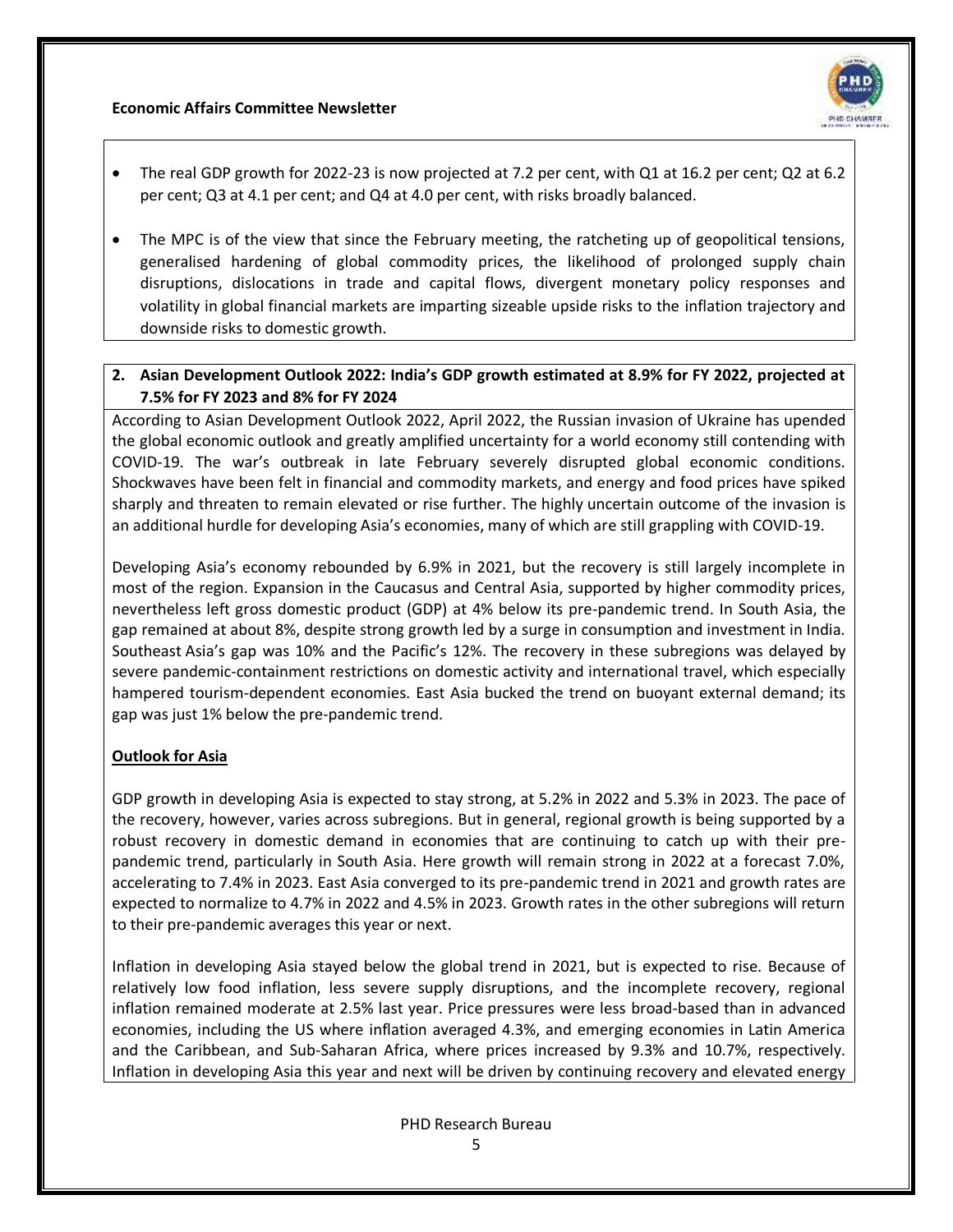

and commodity prices.

The regional inflation rate is forecast to rise to 3.7% in 2022, before dipping to 3.1% in 2023. Headline inflation is expected to accelerate in all subregions but the Caucasus and Central Asia. Monetary authorities should keep a close watch for incipient inflationary pressures. Developing Asia's current account surplus is forecast to narrow from 1.3% of GDP in 2021 to 0.9% this year and inch up to 1.0% in 2023. Export volumes from the PRC stabilized last year, but continued to rise in the rest of the region to reach 18% above pre-pandemic levels in December.

Over the forecast horizon, slower growth rates and a shift in consumption back toward services in advanced economies will temper demand for developing Asia's exports, while imports will rise as economies recover. East Asia's current account surpluses will continue to shrink, while deficits will widen in South Asia. Commodity-exporting economies, such as those in the Caucasus and Central Asia, will mostly see current accounts improving this year. Several downside risks cloud developing Asia's outlook.

Escalating global geopolitical tensions arising from the Russian invasion of Ukraine could spill over to the region, particularly via sharper-than-expected increases in commodity prices and heightened financial stability risks, as discussed in this report's Special Topic on the economic impact of the war. Aggressive monetary policy tightening in the US may trigger financial market volatility, rapid capital outflows, and sharp currency depreciations. COVID-19 remains a threat, as more deadly variants could still emerge, and the PRC's current Omicron outbreaks could jeopardize regional growth and supply chains. In the medium-term, scarring from the pandemic poses significant risks, including learning losses from continued school closures that could further exacerbate economic inequality, as highlighted in the Special Topic on the effects of COVID-19 school closures.

#### **Outlook for India**

Growth in India is forecasted at 7.5% for FY2022-23 and 8.0% in FY2023-24, driven by strong investment growth over the forecast horizon. The economy rebounded strongly in fiscal 2021 following a contraction in fiscal 2020. Easing supply chain disruptions softened inflation, despite rising global oil prices, and rising domestic demand turned the current account surplus into a deficit. Growth will moderate in fiscal 2022, but remain strong, buoyed by investment.

Inflation will accelerate and the current account deficit widen due to the surge in global oil prices. Improving the domestic resource mobilization of the states is a key policy challenge for sustained and inclusive growth. The Indian economy recovered in fiscal year 2021 (FY2021, ended 31 March 2022) after a severe contraction in FY2020. The recovery was despite two waves of COVID-19, especially of the Delta variant, which severely strained the country's health infrastructure. GDP is forecast to grow by 8.9% in FY2021 based on available data up to the third quarter (Q3, October–December) and in some instances beyond. The economic impact of the Delta variant hit services hard in Q1, but the sector rebounded in Q2 and Q3 as COVID-19 subsided.

Trade, hotels, and transport services were the initial drivers of services growth in Q2 and financial, real estate, and professional services picked up strongly in Q3. In these quarters, industry growth was supported mainly by construction, the country's largest employer after agriculture, and manufacturing. Agricultural production was stable. With the spread of Omicron variant, new COVID-19 cases started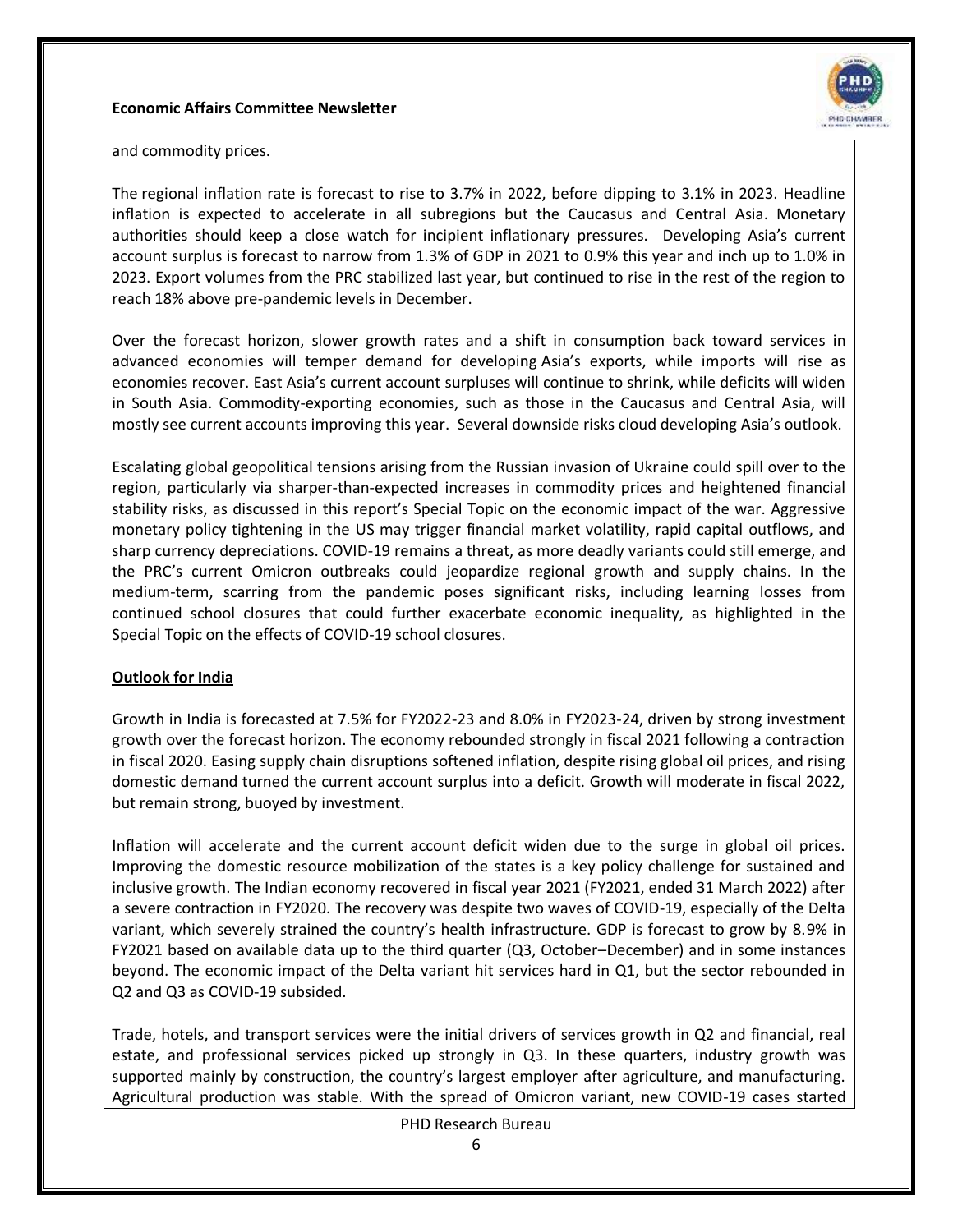

surging in the first week of January 2022, peaking at some 500,000 cases by the 14th. Cases have since declined. No nationwide lockdown was imposed in FY2021, although several states imposed weekend and night curfews, and closed restaurants and bars. The impact of these restrictions, coupled with the geopolitical fallout from the Russian invasion of Ukraine, may marginally lower growth in the last quarter (January–March) of the current fiscal year.

#### **3. OECD estimates India's GDP growth rate at 9.4% in FY2022 and projects growth at 8.1% in FY2023 & 5.5% in FY 2024**

According to OECD Economic Outlook for Southeast Asia, China and India 2022 (March 2022), Emerging Asia is expected to continue its rebound in 2022. However, there remains a high degree of uncertainty in the first half of the year. Overall, Emerging Asian economies are expected to grow by 5.8% on average in 2022 and by 5.2% in 2023. Meanwhile, the economic growth in the Association of Southeast Asian Nations (ASEAN) is projected to increase by 5.2% in 2022, followed by a 5.2% expansion in 2023. However, there remain some substantial differences among Emerging Asian countries in terms of the pace of the recovery.

#### **Outlook for India**

In India, the period from April-June 2021 saw a steep contraction in activity on the back of a severe wave of COVID-19. Subsequently, new COVID-19 cases rose to multi-month highs in early January 2022, fuelled by the Omicron variant. Overall, real GDP is projected to grow by 8.1% in FY2023 and by 5.5% in FY2024. On the upside, budget measures for the 2022 fiscal year, including higher infrastructure spending, could support the post-pandemic recovery.

#### **4. Signing of India -Australia Economic Cooperation and Trade Agreement (ECTA)**

- The signing of India -Australia Economic Cooperation and Trade Agreement (ECTA) in a short time span reflects the depth of the mutual confidence between the two countries, said Hon'ble Prime Minister Shri Narendra Modi.
- Shri Modi underlined the huge potential that exists in the two economies to fulfil the needs of each other and this agreement will enable the two countries to fully leverage these opportunities. "This is a watershed moment for our bilateral relations", he emphasized. The Prime Minister said "On the basis of this agreement, together, we will be able to increase the resilience of supply chains, and also contribute to the stability of the Indo-Pacific region.
- The India-Australia Economic Cooperation and Trade Agreement ("IndAus ECTA") was signed by Shri Piyush Goyal, Union Minister of Commerce and Industry, Consumer Affairs, Food and Public Distribution and Textiles, Government of India and Mr. Dan Tehan, the Minister for Trade, Tourism and Investment, Government of Australia in a virtual ceremony, in the presence of Prime Minister of India, Shri. Narendra Modi and the Prime Minister of Australia, Mr. Scott Morrison today.
- India and Australia are natural partners, connected by shared values of democracy, rule of law &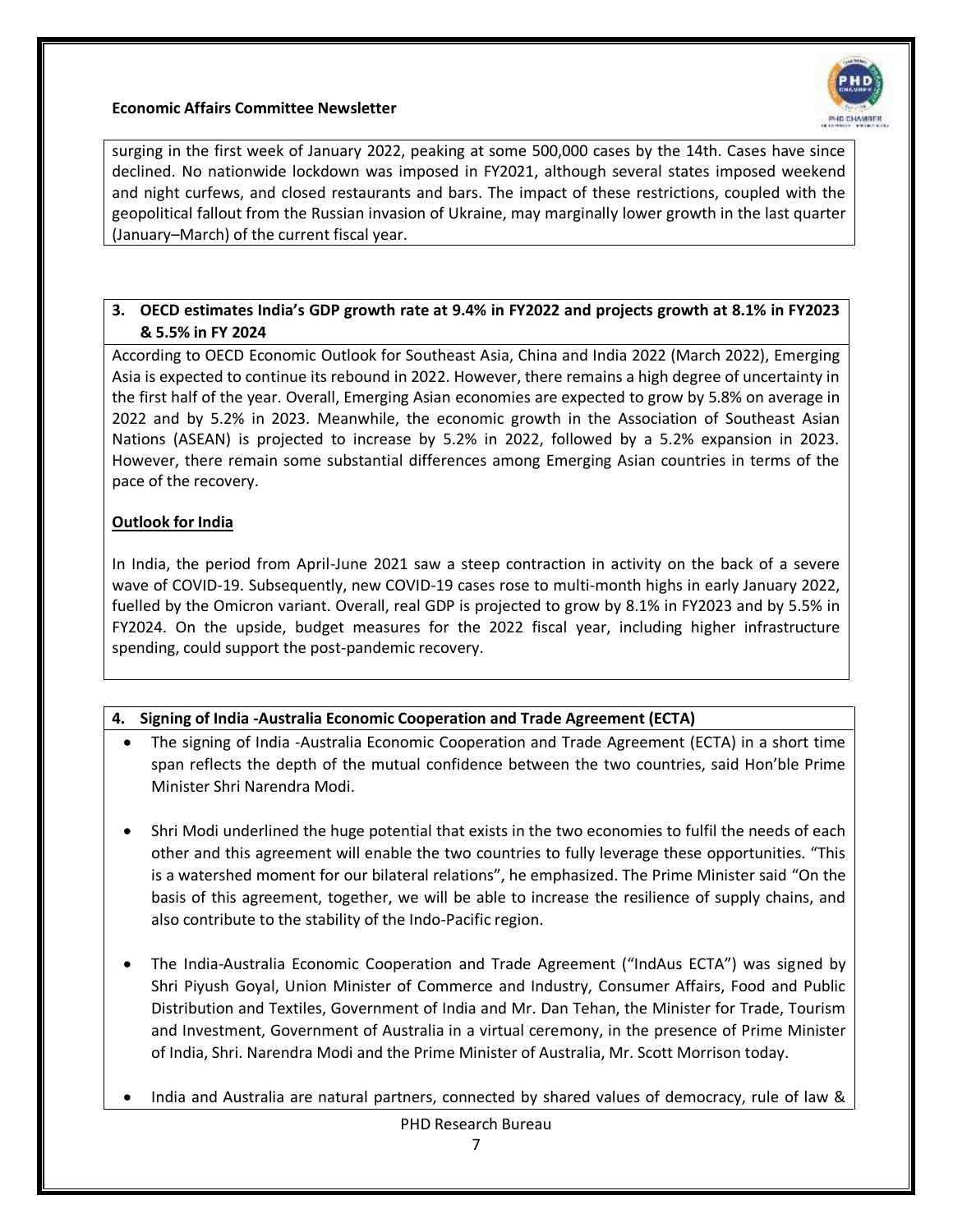

transparency apart from our shared love for Cricket, Food & Movies, Shri Goyal said Ind-Aus ECTA is expected to almost double bilateral trade to about \$ 50 Billion in five years. He said there is great potential for Indian exports in sectors like textiles & apparels, leather, hospitality, gems & jewellery, engg. goods & pharma, IT, Startups etc.

- Australia has committed key areas of India's interest in Services like Education, IT, Business, Professional Services, Health & Audio-visual while Australia will also provide Post-study work visas for students, quota for Chefs & Yoga instructors and Work & Holiday visa for young professionals.
- Ind-Aus ECTA covers the entire gamut of the trade & commercial relations, removing trade barriers & opening a plethora of opportunities in both goods & services. Expected that with ECTA, the present bilateral trade for merchandise & services of \$ 27.5 bn (2021), may reach a level of about \$ 45 to \$ 50 Billion in next 5 years.
- It is expected to create new employment opportunities, raise living standards & enhance the overall welfare of the peoples of both the countries. Additional employment generation is expected to be 10 lakhs within the next 5 years.

In services, Australia has offered 135 sub-sectors to India, while India offered 103 sub-sectors to Australia. Key areas of India's interest like Education, IT, Business, Professional Services, Health, Audiovisual have been committed by Australia under ECTA. Australia will also be providing Post-study work visas for students, quota for Chefs & Yoga instructors and Work & Holiday visa for young professionals.

#### **5. NITI Aayog Releases Second Edition of Export Preparedness Index 2021**

NITI Aayog in partnership with the Institute of Competitiveness released the Export Preparedness Index (EPI) 2021.

The report is a comprehensive analysis of India's export achievements. The index can be used by states and union territories (UTs) to benchmark their performance against their peers and analyse potential challenges to develop better policy mechanisms to foster export-led growth at the subnational level.

The Export Preparedness Index is a data-driven endeavour to identify the fundamental areas critical for subnational export promotion.

**The EPI ranks states and UTs on 4 main pillars—Policy; Business Ecosystem; Export Ecosystem; Export Performance—and 11 sub-pillars—Export Promotion Policy; Institutional Framework; Business Environment; Infrastructure; Transport Connectivity; Access to Finance; Export Infrastructure; Trade Support; R&D Infrastructure; Export Diversification; and Growth Orientation.**

**This edition has shown that most of the 'Coastal States' are the best performers, with Gujarat as the top-performer.**

**EPI 2021 brings out three major challenges to India's export promotion**. These are intra- and interregional differences in export infrastructure; weak trade support and growth orientation across states; and lack of R&D infrastructure to promote complex and unique exports.

The EPI's primary goal is to instil competition among all Indian states ('Coastal', 'Landlocked',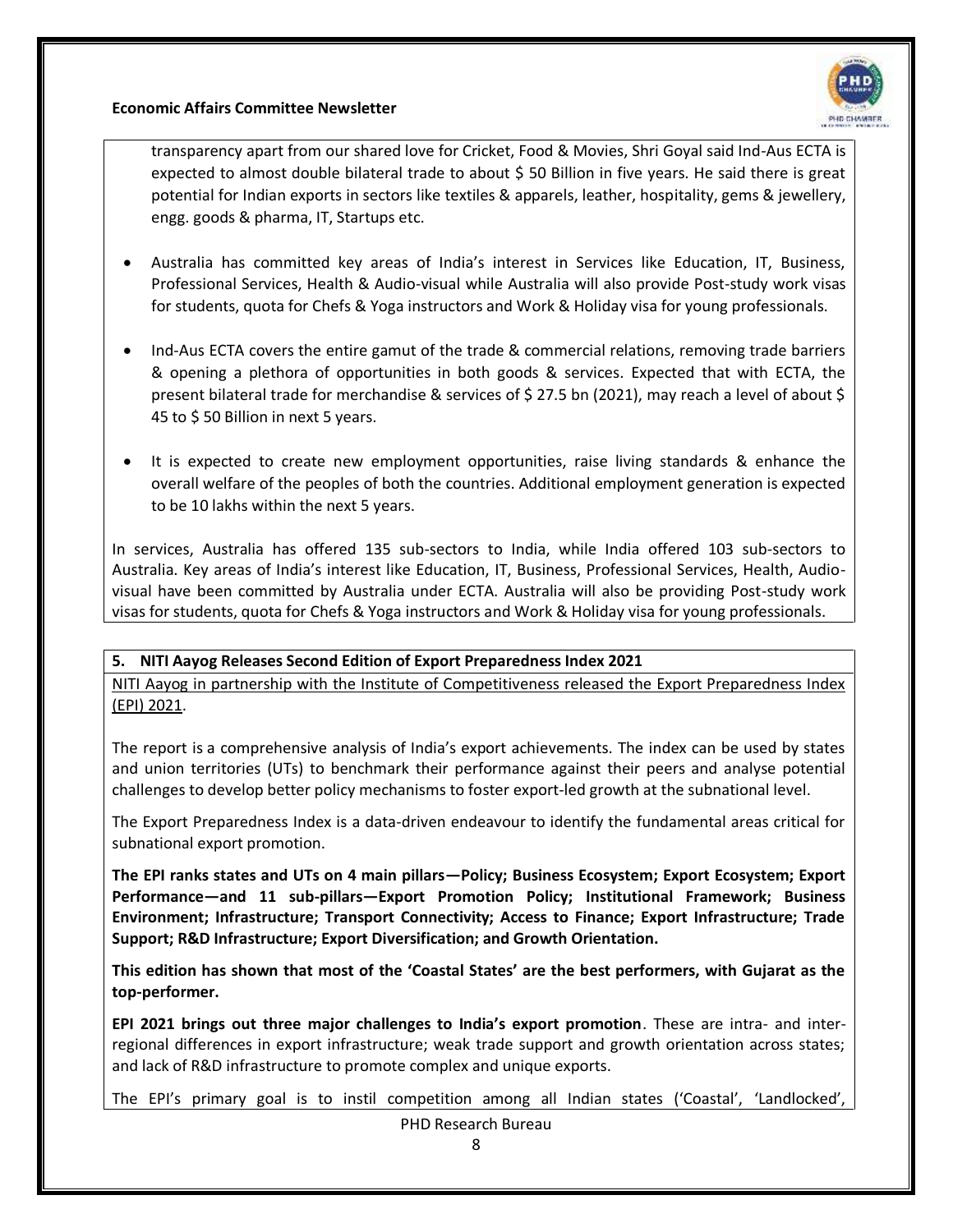'Himalayan', and 'UTs/City-States') to bring about favourable export-promotion policies, ease the regulatory framework to prompt subnational export promotion, create the necessary infrastructure for exports, and assist in identifying strategic recommendations for improving export competitiveness. It promotes competitive federalism and a fair contest among States/UTs.

#### **Framework:**

The 4 pillars and the rationale behind their selection is given below:

- 1. **Policy:** A comprehensive trade policy provides a strategic direction for exports and imports.
- 2. **Business Ecosystem:** An efficient business ecosystem can help attract investments and create an enabling infrastructure for businesses to grow.
- 3. **Export Ecosystem:** This pillar aims to assess the business environment, which is specific to exports.
- 4. **Export Performance:** This is the only output-based pillar and examines the reach of export footprints of states and union territories.

| <b>State</b>      | Overall        | <b>State Category</b> |
|-------------------|----------------|-----------------------|
|                   | Rank           |                       |
| Gujarat           | 1              | Coastal               |
| Maharashtra       | $\overline{2}$ | Coastal               |
| Karnataka         | 3              | Coastal               |
| <b>Tamil Nadu</b> | 4              | Coastal               |
| Haryana           | 5              | Landlocked            |
| Uttar Pradesh     | 6              | Landlocked            |
| Madhya Pradesh    | 7              | Landlocked            |
| Punjab            | 8              | Landlocked            |
| Andhra Pradesh    | 9              | Coastal               |
| Telangana         | 10             | Landlocked            |
| Rajasthan         | 11             | Landlocked            |
| Delhi             | 12             | UT/City States        |
| Odisha            | 13             | Coastal               |
| Goa               | 14             | UT/City States        |
| Assam             | 15             | Landlocked            |
| Kerala            | 16             | Coastal               |
| Uttarakhand       | 17             | Himalayan             |
| Himachal Pradesh  | 18             | Himalayan             |
| West Bengal       | 19             | Coastal               |
| Jharkhand         | 20             | Landlocked            |
| Chhattisgarh      | 21             | Landlocked            |

PHD Research Bureau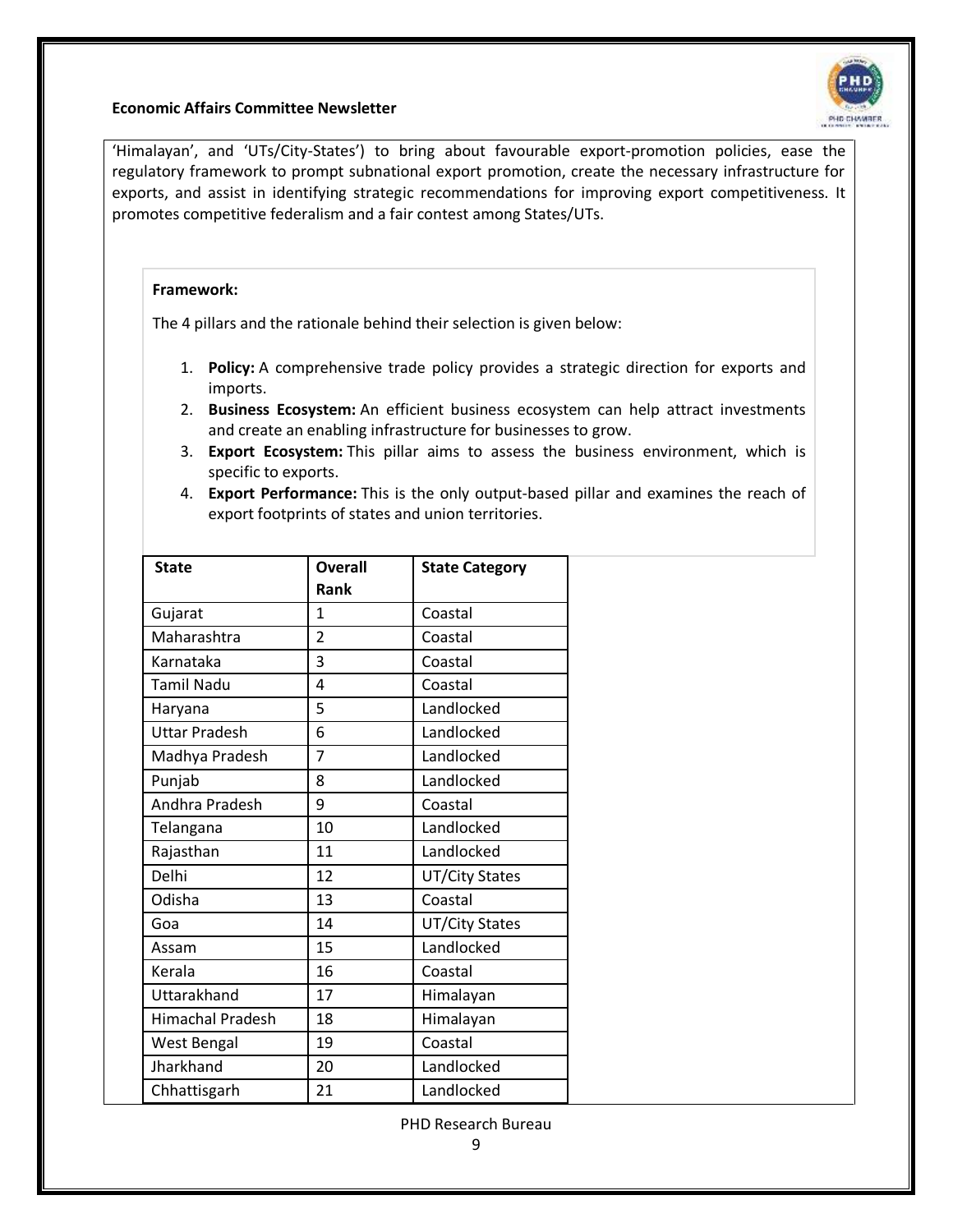

| <b>Bihar</b>                                                                                                | 22 | Landlocked     |
|-------------------------------------------------------------------------------------------------------------|----|----------------|
| Jammu and Kashmir                                                                                           | 23 | UT/City State  |
| Chandigarh                                                                                                  | 24 | UT/City States |
| <b>Tripura</b>                                                                                              | 25 | Himalayan      |
| <b>Sikkim</b>                                                                                               | 26 | Himalayan      |
| Puducherry                                                                                                  | 27 | UT/City States |
| Dadra Nagar and                                                                                             | 28 | UT/City States |
| Haveli & Daman and                                                                                          |    |                |
| Diu                                                                                                         |    |                |
| Manipur                                                                                                     | 29 | Himalayan      |
| Andaman and                                                                                                 | 30 | UT/City States |
| Nicobar Islands                                                                                             |    |                |
| Nagaland                                                                                                    | 31 | Himalayan      |
| Meghalaya                                                                                                   | 32 | Himalayan      |
| Ladakh                                                                                                      | 33 | UT/City States |
| Mizoram                                                                                                     | 34 | Himalayan      |
| Arunachal Pradesh                                                                                           | 35 | Himalayan      |
| Lakshadweep                                                                                                 | 36 | UT/City States |
| Source: PHD Research Bureau, PHD Chamber, compiled from NITI Aayog report on Export Preparedness Index 2021 |    |                |

#### **6. Ministry of Finance releases Quarterly Report on Public Debt Management, October-December 2021**

Since Apr-June (Q1) 2010-11, the Public Debt Management Cell (PDMC) (earlier Middle Office), Budget Division, Department of Economic Affairs, Ministry of Finance has been bringing out a quarterly report on public debt management on a regular basis. This report pertains to the Q3 of the fiscal year 2021-22, viz., October - December 2021.

As per the estimates of Gross Domestic Product (GDP) for the third quarter, (October-December) of 2021-22, released by the National Statistical Office (NSO) on 28th February, 2022, the growth rate in GDP at constant prices was estimated at 5.4 per cent during the third quarter of 2021-22 as compared to growth of 0.7 percent in Q3 2020-21. GDP at current prices in the year Q3 2021-22 is estimated at ₹ 63.03 lakh crore, as against ₹ 54.49 lakh crore in Q3 2020-21, showing a growth of 15.7 percent as compared to growth of 6.2 percent in Q3 2020-21. GVA at basic Price at current prices in Q3 2021- 22, is estimated at ₹ 56.87 lakh crore, as against ₹ 49.17 lakh crore in Q3 2020-21, showing a growth of 15.6 percent.

Retail inflation, as per the Headline Consumer Price Index (CPI), increased from 4.48 per cent in October 2021 to 5.66 per cent in December 2021, which further increased to 6.01 per cent in January 2022. The increase in retail inflation was mainly on account of increase in fuel and light inflation. The Consumer Food Price Index (CFPI) showed a similar downward movement, from 0.85 per cent in October 2021 to 4.05 percent in December 2021. However, in January 2022, CFPI increased to 5.43 percent. The Wholesale Price Index (WPI)-based inflation declined during the quarter from 13.83 percent in October 2021 to 13.56 percent in December 2021. The lower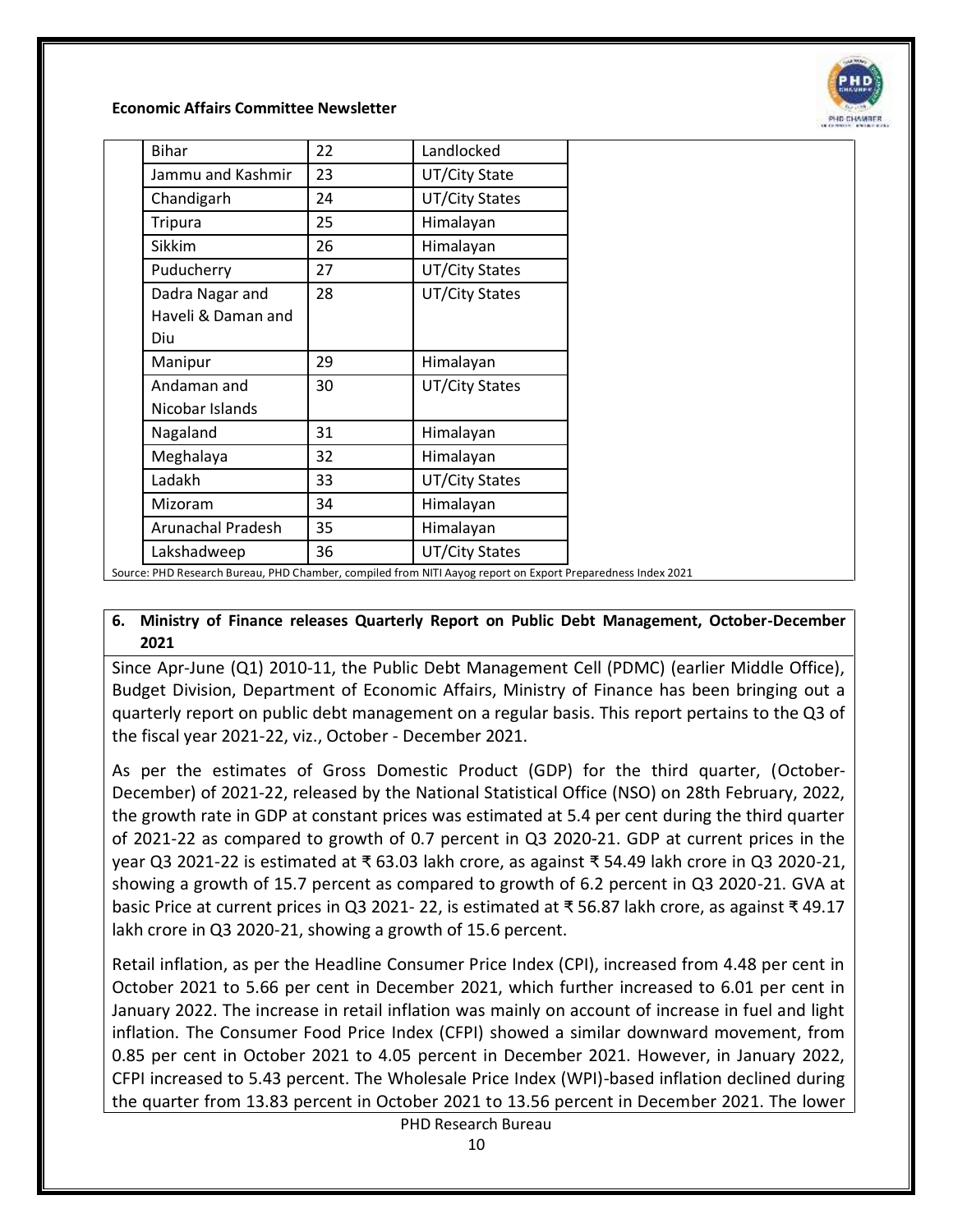

WPI inflation was largely due to fall in fuel and power inflation. The WPI inflation decreased to 12.96 percent in January2022.

The gross fiscal deficit (FD) of the Central Government for FY 2021-22 was budgeted at ₹15,06,812 crore or 6.8 per cent of GDP as compared to the revised estimate of ₹15,91,089 crore (6.9 per cent of GDP) for FY 2021-22.

Gross and net market borrowings have been budgeted at ₹12,05,500.00 crore and ₹9,17,707.72 crore, respectively for FY 2021-22. Gross and net market borrowing during FY 2020-21 and Q3 FY 21 & Q3 FY 22.

Total liabilities (including liabilities under the 'Public Account') of the Government, as per provisional data, increased to ₹1,28,41,996.46 crore at end-December 2021 from ₹1,25,71,747.71 crore at end-September 2021 (Table 4.1). This represented a quarter-onquarter increase of 2.15 per cent in Q3 FY22. Public debt accounted for 91.60 per cent of total outstanding liabilities at end-December 2021 from 91.15 per cent at end-September 2021.

**7. January 2022 IIP growth stands at 1.3%**

Growth in industry output, as measured in terms of IIP, for the month of January 2022 stands at 1.3% as compared to 0.72% in December 2021. IIP growth in January 2021 stood at (-)0.6%.

The growth in the three sectors mining, manufacturing and electricity in January 2022 stands at around 2.8%, 1.1%, 0.9%, respectively over January 2021. Primary goods growth stands at around 1.6%, capital goods at (-)1.4%, intermediate goods at 0.9%, infrastructure/construction goods at 5.4%, consumer durables at (-)3.3% and consumer non-durables growth at 2.1% during January 2022 as compared to same month previous year.

|                                                             | Recent growth pattern in IIP |                                 |                                 | (% growth)              |              |
|-------------------------------------------------------------|------------------------------|---------------------------------|---------------------------------|-------------------------|--------------|
|                                                             | Weight in IIP                | <b>April-January</b><br>2020-21 | <b>April-January</b><br>2021-22 | <b>December</b><br>2021 | January 2022 |
| <b>Mining</b>                                               | 14.3                         | $(-)9.9$                        | 14.2                            | 2.5                     | 2.8          |
| Manufacturing                                               | 77.6                         | $(-)13.4$                       | 14.3                            | 0.2                     | 1.1          |
| <b>Electricity</b>                                          | 7.9                          | $(-)2.7$                        | 8.5                             | 2.8                     | 0.9          |
| Primary goods                                               | 34.0                         | $(-)8.8$                        | 10.6                            | 2.8                     | 1.6          |
| Capital goods                                               | 8.2                          | $(-)25.5$                       | 20.8                            | $(-)3.7$                | $(-)1.4$     |
| Intermediate goods                                          | 17.2                         | $(-)12.8$                       | 18.3                            | 0.5                     | 0.9          |
| Infrastructure/construction<br>goods                        | 12.3                         | $(-)13.0$                       | 21.6                            | 2.05                    | 5.4          |
| <b>Consumer durables</b>                                    | 12.8                         | $(-)22.0$                       | 17.5                            | $(-)2.6$                | $(-)3.3$     |
| <b>Consumer non-durables</b>                                | 15.3                         | $(-)4.6$                        | 5.1                             | $(-)0.1$                | 2.1          |
| Overall IIP                                                 | 100                          | $(-)12$                         | 13.7                            | 0.7                     | 1.3          |
| Source: PHD Research Bureau, PHD Chamber, compiled from CSO |                              |                                 |                                 |                         |              |

PHD Research Bureau 11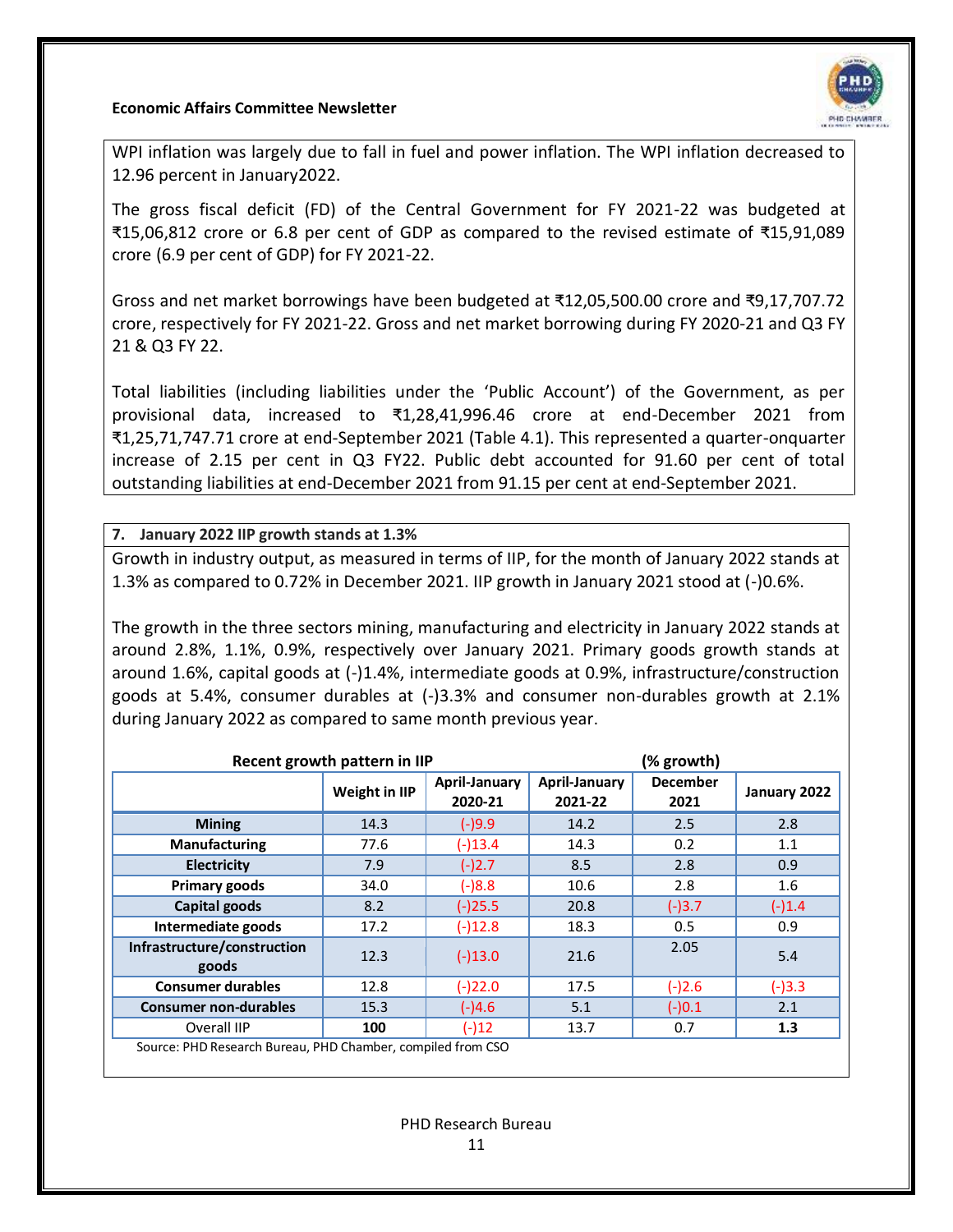

#### **8. February 2022 Fiscal Deficit stands at 82.7% of actuals to REs**

The gross fiscal deficit of the Central Government stands at 82.7% of the actuals to revised estimates (REs) in February 2022 as compared to 76.0% of the actuals to revised estimates in the corresponding period of the previous year. The primary deficit and revenue deficit stands at 83.1% and 79.7% respectively, of the actuals to revised estimates in February 2022 as compared to 73.2% and 71.6% respectively, of the actuals to revised estimates in the corresponding period of the previous year.

#### **9. WPI inflation stands at 14.6% in March 2022**

The annual rate of Wholesale Price Index (WPI) inflation stands at 14.6% (Provisional) for the month of March 2022 as compared to 13.1% (Provisional) for the month of February 2022 and 13.68% in January 202. The WPI inflation stood at 7.9% in March 2021. The high rate of inflation in March, 2022 is primarily due to rise in prices of mineral oils, crude petroleum & natural gas, basic metals, etc owing to disruption in global supply chain caused by Russia-Ukraine conflict as compared the corresponding month of the previous year.



Source: PHD Research Bureau, PHDCCI, compiled from the office of the Economic Advisor, Government of India (Note: Figures are rounded off)

| WPI inflation in Select Commodities (Base year: 2011-12) |  |
|----------------------------------------------------------|--|
|----------------------------------------------------------|--|

|                |                              | WPI Inflation Y-o-Y % growth |          |          |                                                                        |  |  |  |  |  |  |
|----------------|------------------------------|------------------------------|----------|----------|------------------------------------------------------------------------|--|--|--|--|--|--|
| S. No.         | Commodity                    | $Jan-22$                     | $Feb-22$ | $Mar-22$ | <b>Change in March 2022</b><br>as Compared to<br><b>Previous Month</b> |  |  |  |  |  |  |
| 1              | <b>All Commodities</b>       | 13.7                         | 13.1     | 14.6     |                                                                        |  |  |  |  |  |  |
| $\overline{2}$ | <b>Primary Articles</b>      | 15.6                         | 13.4     | 15.5     |                                                                        |  |  |  |  |  |  |
| 3              | <b>Food Articles</b>         | 10.4                         | 8.2      | 8.1      | ۰l۰                                                                    |  |  |  |  |  |  |
| $\overline{4}$ | <b>Cereals</b>               | 5.5                          | 6.1      | 8.1      | 灬                                                                      |  |  |  |  |  |  |
| 5.             | <b>Vegetables</b>            | 38.3                         | 26.9     | 19.9     | ۰l۰                                                                    |  |  |  |  |  |  |
| 6              | <b>Non-food Articles</b>     | 20.5                         | 24.2     | 25.4     |                                                                        |  |  |  |  |  |  |
|                | <b>Crude Petroleum &amp;</b> | 55.4                         | 46.1     | 69.2     |                                                                        |  |  |  |  |  |  |

PHD Research Bureau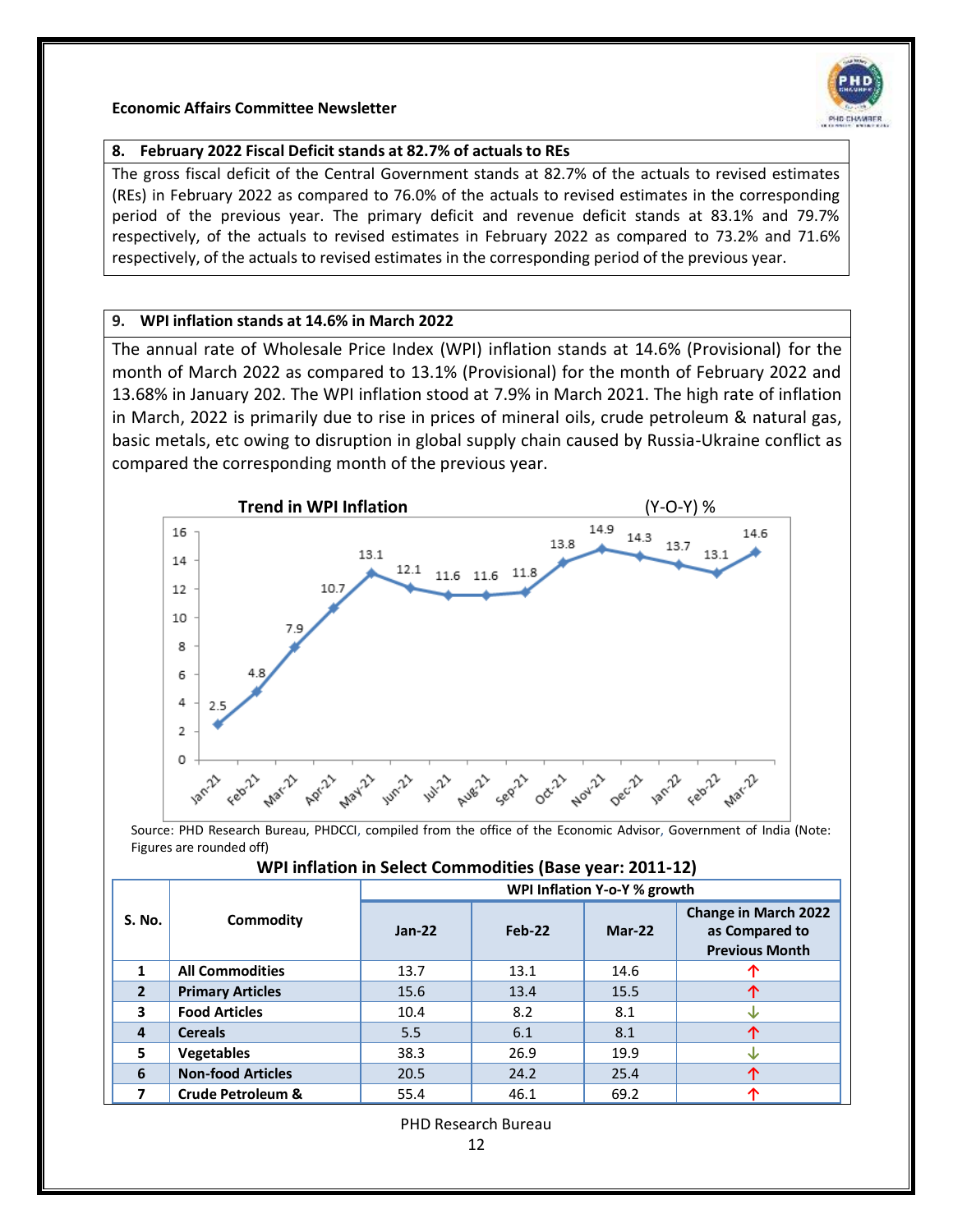

|    | Natural gas                                                                                                     |      |      |      |   |
|----|-----------------------------------------------------------------------------------------------------------------|------|------|------|---|
|    | <b>Fuel &amp; Power</b>                                                                                         | 34.4 | 31.5 | 34.5 |   |
|    | Petrol                                                                                                          | 66.6 | 58.3 | 53.4 | w |
| 10 | <b>Manufactured Products</b>                                                                                    | 9.5  | 9.8  | 10.7 |   |
|    | Course DUD Recorred Duroau, DUDCCL compiled from the Office of the Economic Advisor, Covernment of India (Noter |      |      |      |   |

Source: PHD Research Bureau, PHDCCI, compiled from the Office of the Economic Advisor, Government of India (Note: Figures are rounded off)

#### **10. CPI inflation rises to 6.95% in March 2022**

The National Statistical Office (NSO), Ministry of Statistics and Programme Implementation (MoSPI) is releasing All India Consumer Price Index (CPI) on Base 2012=100 and corresponding Consumer Food Price Index (CFPI) for Rural (R), Urban (U) and Combined (C) for the month of March 2022 (Provisional) in this press note. CPIs for Sub-Groups and Groups for both All India and all States/UTs are also being released.

The CPI inflation rises to 6.95% (prov.) in March 2022 as compared to the 6.1% (final) in February 2022. The CPI inflation for rural and urban for the month of March 2022 is 7.7% and 6.1% respectively. All India Inflation rates (on point to point basis i.e. current month over same month of last year, i.e. March 2022 over March 2021), based on General Indices and CFPIs are given as follows:

| <b>Indices</b>       |              | <b>March 2022 (Prov.)</b> |                 |              | February 2022 (Final) |                 |  |
|----------------------|--------------|---------------------------|-----------------|--------------|-----------------------|-----------------|--|
|                      | Rural        | Urban                     | <b>Combined</b> | <b>Rural</b> | Urban                 | <b>Combined</b> |  |
| <b>CPI (General)</b> | 7.66<br>6.12 |                           | 6.95            | 6.38         | 5.75                  | 6.07            |  |
| <b>CFPI</b>          | 8.04         | 7.04                      | 7.68            | 5.81         | 5.76                  | 5.85            |  |

#### **All India Inflation Rates (%) based on CPI (General) and CFPI**

Source: PHD Research Bureau, PHDCCI, compiled from MOSPI

The Price data are collected from selected 1114 urban Markets and 1181 villages covering all States/UTs through personal visits by field staff of Field Operations Division of NSO, MoSPI on a weekly roster. During the month of March 2022, NSO collected prices from 99.9 % villages and 98.3% urban Markets while the Market-wise prices reported therein were 90.2% for rural and 93.2% for urban.

#### **All India Consumer Price Indices and year-on-year Inflation rates (%) for March 2022 (Provisional) (Base 2012=100)**

| Category                            |                                        | All India Consumer Price Indices and year-on-year Inflation rates (%) for<br>February, 2022 (Provisional) |                        |                              |                                        |                              |  |  |  |  |  |
|-------------------------------------|----------------------------------------|-----------------------------------------------------------------------------------------------------------|------------------------|------------------------------|----------------------------------------|------------------------------|--|--|--|--|--|
|                                     | <b>Rural</b>                           |                                                                                                           | Urban                  |                              | <b>Combined</b>                        |                              |  |  |  |  |  |
|                                     | March,<br><b>2022 Index</b><br>(Prov.) | <b>Inflation</b><br>Rate (%)                                                                              | March,<br>2022 (Prov.) | <b>Inflation</b><br>Rate (%) | March,<br><b>2022 Index</b><br>(Prov.) | <b>Inflation</b><br>Rate (%) |  |  |  |  |  |
| <b>Food and</b><br><b>Beverages</b> | 166.6                                  | 7.8                                                                                                       | 171.5                  | 6.9                          | 168.4                                  | 7.5                          |  |  |  |  |  |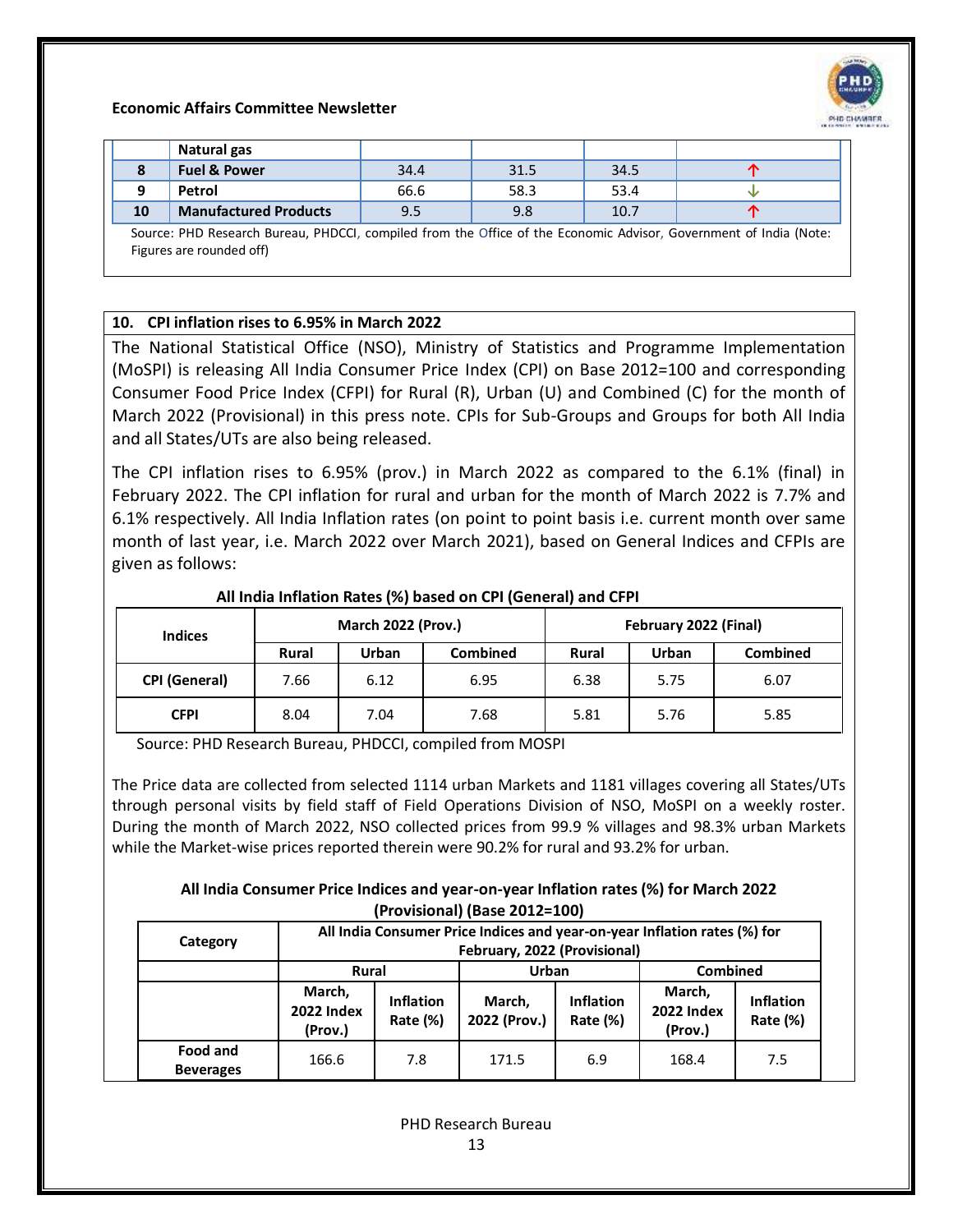

| Pan, tobacco and<br>intoxicants      | 192.3          | 3.3                             | 197.6                | 2.1 | 193.7 | 2.9  |
|--------------------------------------|----------------|---------------------------------|----------------------|-----|-------|------|
| <b>Clothing and</b><br>Footwear      | 175.1          | 10.2                            | 164.9                | 8.1 | 171.1 | 9.4  |
| <b>Housing</b>                       |                |                                 | 165.3                | 3.4 | 165.3 | 3.4  |
| <b>Fuel and Light</b>                | 168.9          | 8.3                             | 164.5                | 6.3 | 167.2 | 7.5  |
| <b>Miscellaneous</b>                 | 168.3          | 6.9                             | 160.6                | 7.1 | 164.6 | 7.02 |
| <b>General Index (All</b><br>Groups) | 168.7          | 7.6                             | 166.5                | 6.1 | 167.7 | 6.9  |
| <b><u><u><u></u></u></u></b>         | <b>PUP 881</b> | $\cdot$ $\cdot$ $\cdot$ $\cdot$ | $\ddot{\phantom{a}}$ |     |       |      |

Source: PHD Research Bureau, PHDCCI, compiled from MOSPI Note: CPI (Rural) for Housing is not compiled

#### **11. February 2022 Core infra growth stands at 5.8%**

The core infrastructure growth stands at 5.8% in February 2022 as compared to 4.0% in January 2022, 4.1% in December 2021, 3.2% in November 2021, 8.7% in October 2021, 5.4% in September 2021 and 12.2% in August 2021. The core infrastructure growth stood at (-)3.3% in February 2021. The cumulative growth of core infrastructure during April-February 2021-22 stands at 11.0% as compared to (-)8.1% in April- February 2020-21.

The y-o-y growth rate of Coal stands at 6.6%, crude oil at (-)2.2%, Natural Gas at 12.5%, Refinery Products at 8.8%, Fertilizers at (-)1.4%, Steel at 5.7%, Cement at 5.0% and Electricity at 4.0% in February 2022 as compared to January 2022 y-o-y figures of Coal at 8.2%, crude oil at (-)2.4%, Natural Gas at 11.7%, Refinery Products at 3.7%, Fertilizers at (-)2.0%, Steel at 3.7%, Cement at 14.3% and Electricity at 0.9%.



Source: PHD Research Bureau, PHDCCI, compiled from Ministry of Commerce & Industry (Note: Figures are in %)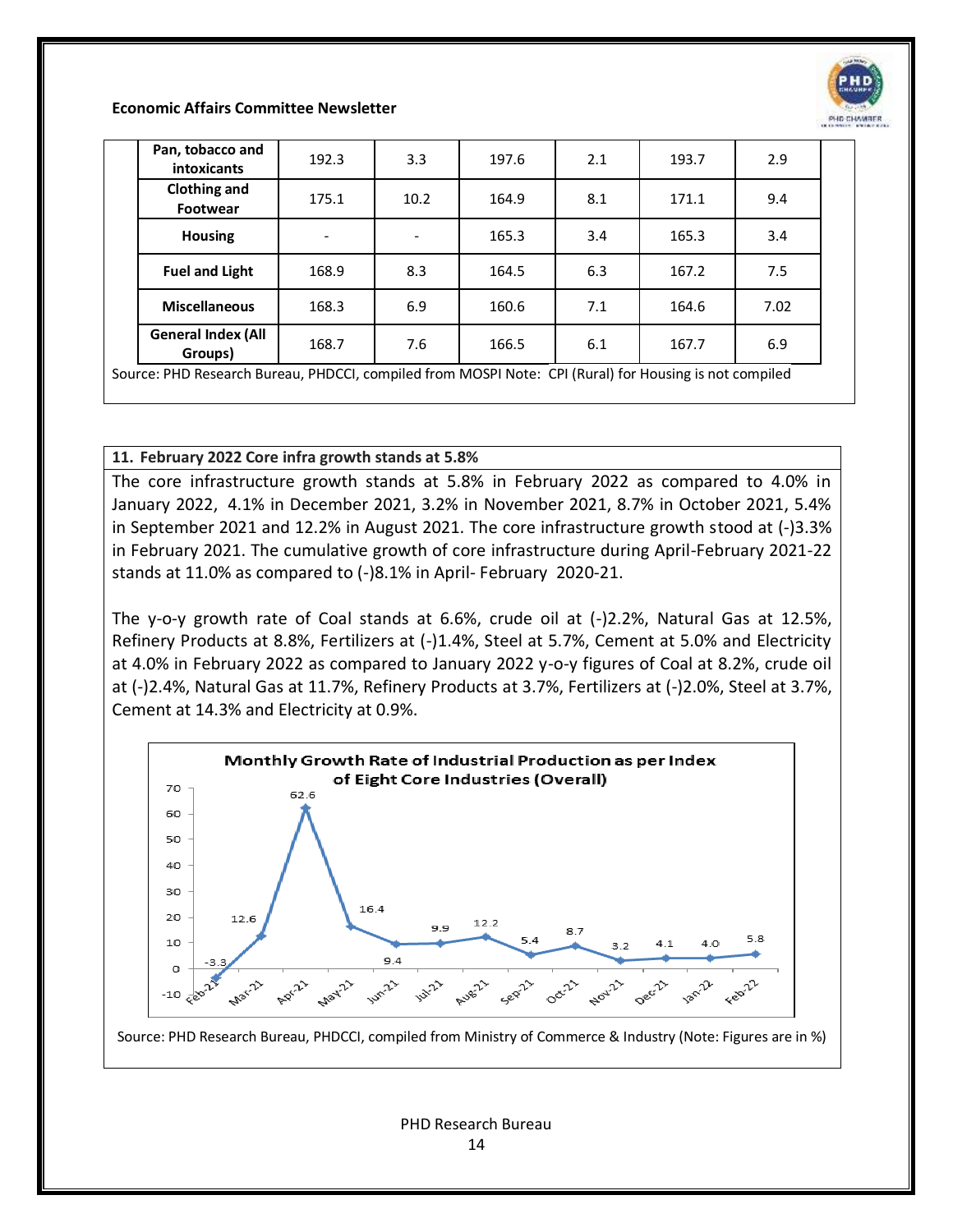

#### **12. Merchandise exports exhibited a positive growth of 19.8% in March 2022**

**EXPORTS-** Merchandise exports in March 2022 were USD 42.22 Billion, as compared to USD 35.26 Billion in March 2021, exhibiting a positive growth of 19.76 per cent. As compared to March 2020, exports in March 2022 exhibited a positive growth of 96.48per cent.

**IMPORTS-** Merchandise imports in March 2022 were USD 60.74 Billion, which is an increase of 24.21 per cent over imports of USD48.90 Billion in March 2021. Imports in March 2022 have registered a positive growth of 93.00 per cent in comparison to March 2020.

| Apr-<br>21 | May-<br>21 | Jun-<br>21 | Jul-<br>21 | Aug-<br>21 | Sep-<br>21 | Oct-<br>21 | Nov-<br>21 | Dec-<br>21 | Jan-<br>22 | Feb-<br>22 | Mar-<br>22 |
|------------|------------|------------|------------|------------|------------|------------|------------|------------|------------|------------|------------|
| 31         | 32         | 33         | 35         | 33         | 34         | 36         | 30         | 38         | 35         | 35         | 42         |
| 196        | 69         | 48         | 49         | 46         | 23         | 43         | 27         | 39         | 25         | 25         | 20         |
| 46         | 39         | 42         | 46         | 47         | 57         | 55         | 53         | 59         | 52         | 55         | 61         |
| 167        | 74         | 98         | 63         | 52         | 85         | 63         | 57         | 39         | 24         | 36         | 24         |
| $-15$      | $-7$       | -9         | $-11$      | $-14$      | $-23$      | $-19$      | $-23$      | $-22$      | $-17$      | $-20$      | $-19$      |
|            |            |            |            |            |            |            |            |            |            |            |            |

#### **India's Merchandise Trade Statistics at a Glance**

#### **13. Service exports registered a growth 25.9% in February 2022**

**EXPORTS-** The estimated value of services export for March 2022\* is USD 22.52 Billion, exhibiting a positive growth of 8.31 per cent vis-a-vis March 2021 (USD 20.80 Billion) and a positive growth of 28.25 per cent vis-à-vis March 2020 (USD 17.56Billion).

**IMPORTS-** The estimated value of services import for March 2022\* is USD 13.16 Billion exhibiting a positive growth of 7.33 per cent vis-à-vis March 2021 (USD 12.26 Billion) and a positive growth of 30.46 per cent vis-à-vis March 2020 (USD 10.09Billion).

**Trade in Services at a Glance**

| i i aue ili sei vices at a Giarice  |              |                     |                     |                     |              |                |              |               |              |                     |                     |                     |              |
|-------------------------------------|--------------|---------------------|---------------------|---------------------|--------------|----------------|--------------|---------------|--------------|---------------------|---------------------|---------------------|--------------|
| <b>Services</b>                     | Feb<br>$-21$ | <b>Mar</b><br>$-21$ | <b>Apr</b><br>$-21$ | <b>May</b><br>$-21$ | Jun<br>$-21$ | Jul<br>-<br>21 | Aug<br>$-21$ | Sep.<br>$-21$ | Oct<br>$-21$ | <b>Nov</b><br>$-21$ | <b>Dec</b><br>$-21$ | <b>Jan</b><br>$-22$ | Feb<br>$-22$ |
| Exports (Receipts) (USD<br>billion) | 18           | 20                  | 18                  | 17                  | 19           | 18             | 20           | 21            | 20           | 20                  | 27                  | 22                  | 22           |
| Imports (Payments) (USD<br>billion) | 11           | 13                  | 10                  | 10                  | 11           | 11             | 12           | 13            | 12           | 13                  | 16                  | 14                  | 13           |
| Trade Balance (USD billion)         | 7            |                     | 8                   | 7                   | 8            | 7              | 8            | 8             | 8            |                     | 11                  | 8                   | 9            |

Source: PHD Research Bureau; PHDCCI Compiled from Ministry of Commerce and Industry, Government of India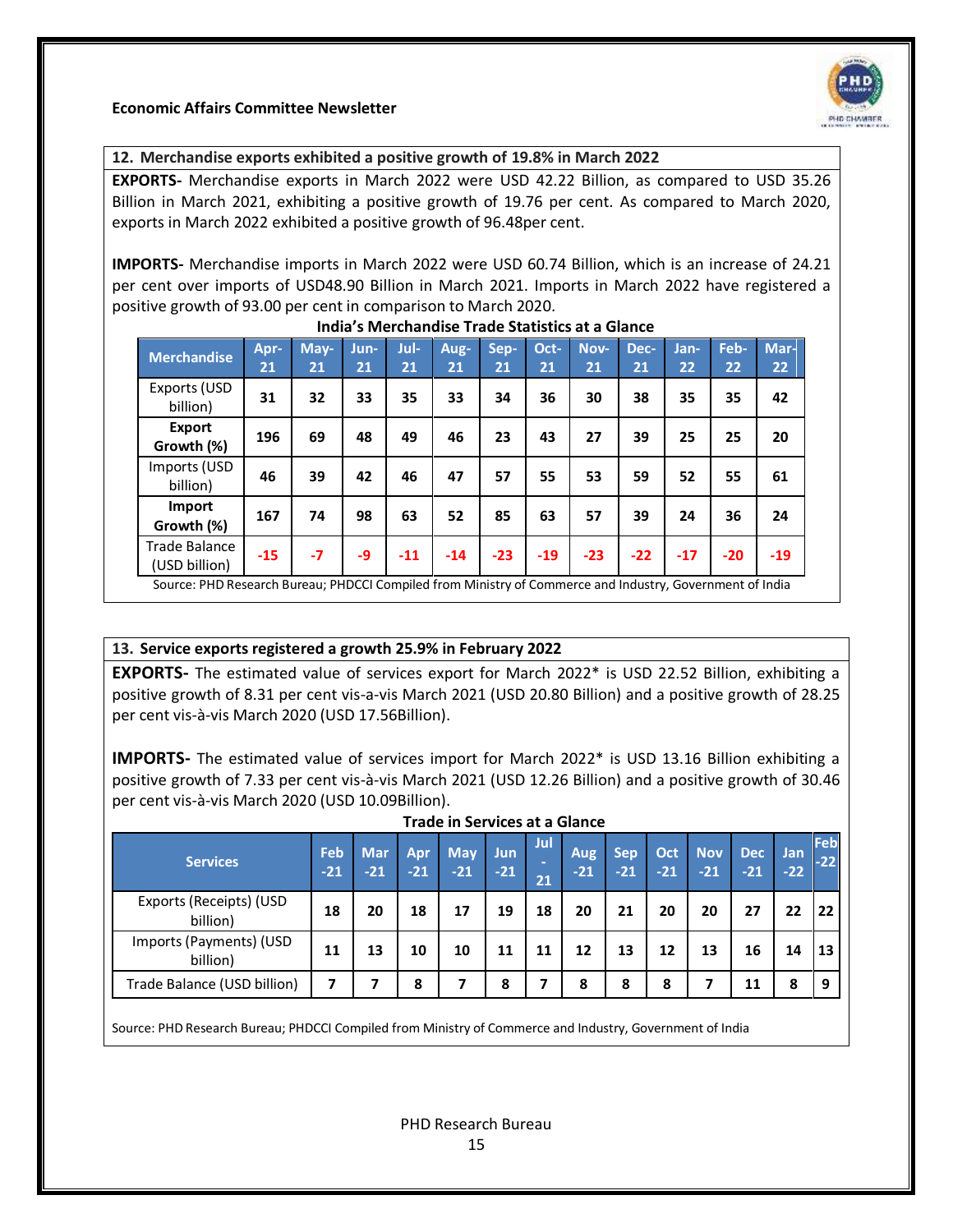

#### **14. Gross Bank Credit growth stands at 7.9% in February 2022**

Gross bank credit growth (year-on-year) stands at 7.9% in February 2022 as compared to 6.6% in February 2021. Gross bank credit y-o-y growth stood at 8.2% in January 2022.

#### **Highlights:**

- On a year-on-year (y-o-y) basis, non-food bank credit registered a growth of 8.0 per cent in February 2022 as compared to 6.6 per cent a year ago.
- Credit to agriculture and allied activities continued to perform well, registering an accelerated growth of 10.4 per cent in February 2022 as compared to 8.6 per cent in February 2021.
- Credit growth to industry accelerated to 6.5 per cent in February 2022 from 1.0 per cent in February 2021. Size-wise, credit to medium industries registered high growth of 71.4 per cent in February 2022 as compared to 30.6 per cent last year. Credit growth to micro and small industries accelerated to 19.9 per cent from 3.1 per cent and credit to large industries recorded a marginal growth of 0.5 per cent against a contraction of 0.6 per cent during the same period.
- Within industry, credit growth to 'all engineering', 'chemicals & chemical products', 'food processing', 'infrastructure', 'leather & leather products', 'mining and quarrying', 'petroleum, coal products & nuclear fuels' and 'rubber plastic & their products' accelerated in February 2022 as compared to the corresponding month of the previous year. However, credit growth to 'basic metal & metal products', 'beverage and tobacco', 'cement & cement products', 'construction', 'glass & glassware', 'gems & jewellery', 'paper & paper products', 'textile', 'vehicles, vehicle parts & transport equipment' and 'wood & wood products' decelerated/contracted.
- Credit growth to services sector stood at 5.6 per cent in February 2022 as compared to 8.8 per cent a year ago. Within services, credit growth to NBFCs improved significantly to 14.6 per cent in February 2022 from 7 per cent a year ago.
- Personal loans segment continued to expand at a robust rate and grew by 12.3 per cent in February 2022 from 9.6 per cent in February 2021, driven primarily by housing loans and vehicle loans.

**15. India's current account deficit (CAD) increased to US\$ 23.0 billion (2.7% of GDP) in Q3 2021-22 Key Features of India's BoP in Q2:2021-22**

 India's current account deficit (CAD) increased to US\$ 23.0 billion (2.7% of GDP) in Q3:2021-22 from US\$ 9.9 billion (1.3% of GDP) in Q2:2021-22 and US\$ 2.2 billion (0.3% of GDP) a year ago [i.e., Q3:2020-21].

The widening of CAD in Q3:2021-22 was mainly on account of higher trade deficit.

Net services receipts increased, both sequentially and on a year-on-year (y-o-y) basis, on the back of robust performance of net exports of computer and business services.

PHD Research Bureau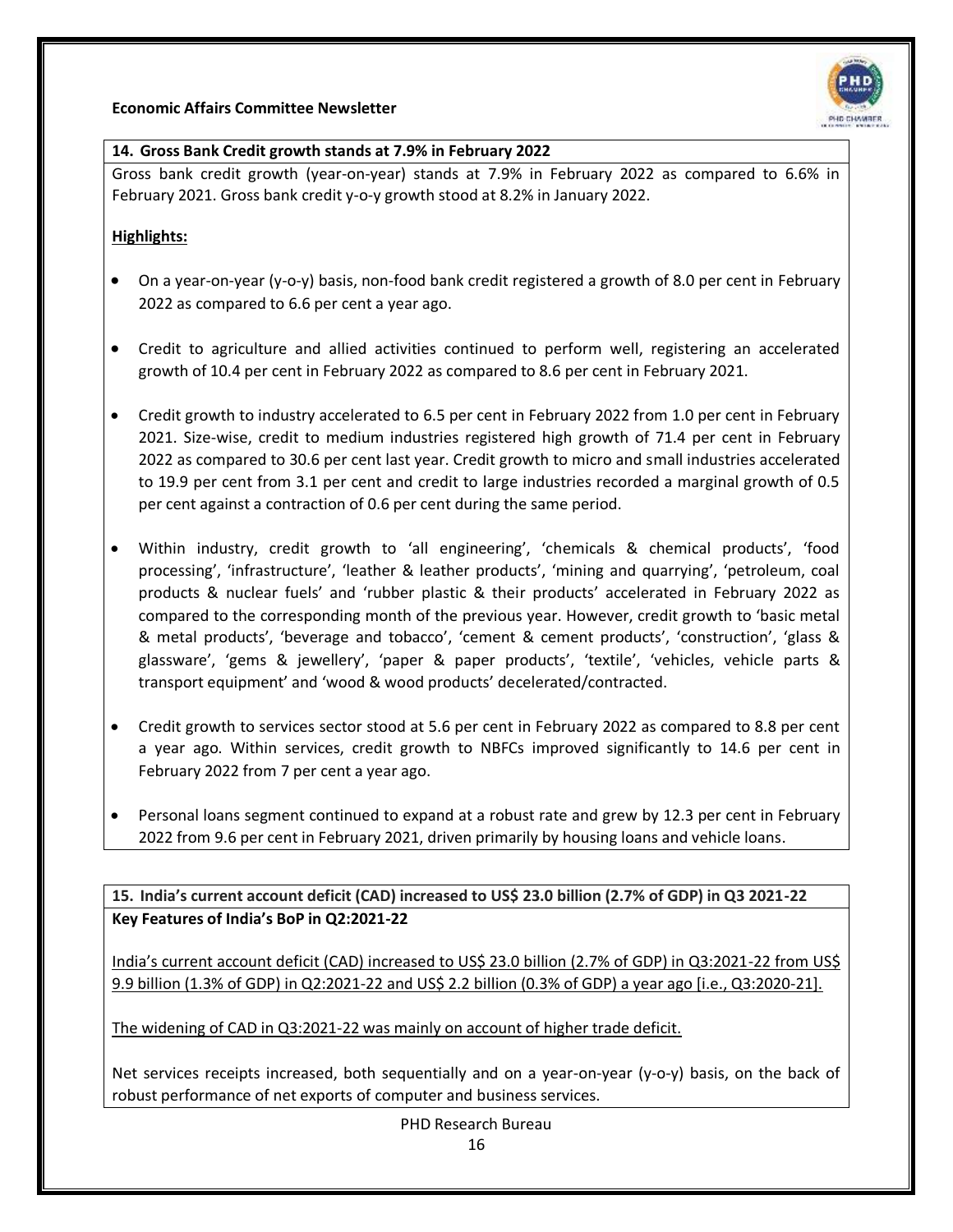

 Private transfer receipts, mainly representing remittances by Indians employed overseas, amounted to US\$ 23.4 billion, an increase of 13.1 per cent from their level a year ago. Net outgo from the primary income account, mainly reflecting net overseas investment income payments, increased sequentially as well as on a y-o-y basis. In the financial account, net foreign direct investment recorded an inflow of US\$ 5.1 billion, lower than US\$ 17.4 billion a year ago.

 Portfolio investment recorded net outflow of US\$ 5.8 billion as against an inflow of US\$ 21.2 billion in Q3:2020-21. Net external commercial borrowings to India recorded outflow of US\$ 0.2 billion in Q3:2021-22 as compared with US\$ 1.6 billion a year ago. Non-resident deposits recorded net inflow of US\$ 1.3 billion as compared with US\$ 3.0 billion in Q3:2020-21. There was an accretion of US\$ 0.5 billion to the foreign exchange reserves (on a BoP basis) as compared with US\$ 32.5 billion in Q3:2020-21

#### **BoP during April-December 2021**

 India recorded a current account deficit of 1.2% of GDP in April-December 2021 as against a surplus of 1.7% in April-December 2020 on the back of a sharp increase in the trade deficit. Net invisible receipts were higher in April-December 2021, on account of higher net receipts of services and private transfers.

 Net FDI inflows at US\$ 26.5 billion in April-December 2021 were lower than US\$ 41.3 billion in April-December 2020. Portfolio investment recorded net outflow of US\$ 1.6 billion during April-December 2021 as against an inflow of US\$ 28.9 billion a year ago. In April-December 2021, there was an accretion of US\$ 63.5 billion to the foreign exchange reserves (on a BoP basis).

**16. India's external debt stands at USD 614.9 billion at end December 2021**

At end-December 2021, India's external debt was placed at US\$ 614.9 billion, recording an increase of US\$ 11.5 billion over its level at end-September 2021. The external debt to GDP ratio fell marginally to 20.0 per cent as at end- December 2021 from 20.3 per cent at end-September 2021. Valuation gain due to the appreciation of the US dollar vis-à-vis major currencies such as Euro, Yen and Special Drawing Rights (SDRs) was placed at US\$ 1.7 billion. Excluding the valuation effect, the increase in external debt would have been US\$ 13.2 billion instead of an increase of US\$ 11.5 billion at end- December 2021 over end September 2021.

#### **Major highlights pertaining to India's external debt at end-December 2021 are presented below:**

 Commercial borrowings remained the largest component of external debt, with a share of 36.8 per cent, followed by non-resident deposits (23.1 per cent) and short-term trade credit (18.0 per cent).

 At end-September 2021, long-term debt (with original maturity of above one year) was placed at US\$ 500.3 billion, recording an increase of US\$ 1.7 billion over its level at end- September 2021.

 The share of short-term debt (with original maturity of up to one year) in total external debt increased to 18.6 per cent at end- December 2021 from 17.4 per cent at endSeptember 2021; the ratio of shortterm debt (original maturity) to foreign exchange reserves increased to 18.1 cent at end-December 2021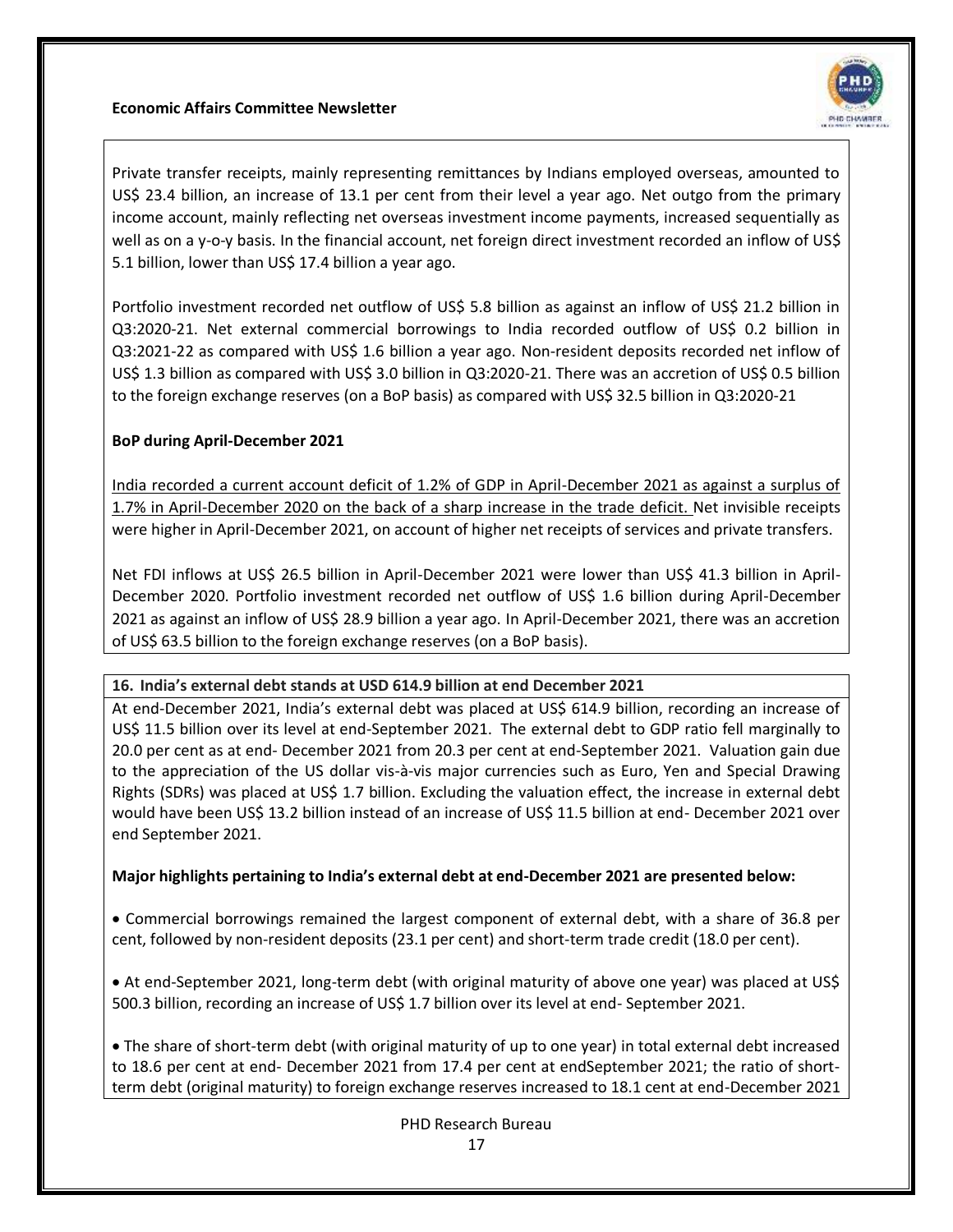

(16.5 per cent at end-September 2021).

 Short-term debt on residual maturity basis (i.e., debt obligations that include long-term debt by original maturity falling due over the next twelve months and short-term debt by original maturity) constituted 44.4 per cent of total external debt as at end-December 2021 (43.2 per cent at end-September 2021) and stood at 43.1 per cent of foreign exchange reserves (40.3 per cent at end-September 2021).

 US dollar denominated debt remained the largest component of India's external debt, with a share of 52.0 per cent at end-December 2021, followed by the Indian rupee (32.0 per cent), SDR (6.7 per cent), Yen (5.3 per cent), and the Euro (3.1 per cent).

 The borrower-wise classification shows that the outstanding external debt of government marginally declined, while that of non-government sector increased as at end-December 2021 over the previous quarter.

 The share of outstanding debt of non-financial corporations in total external debt was highest at 39.4 per cent, followed by deposit-taking corporations (except the central bank) (26.4 per cent), general government (21.4 per cent) and other financial corporations (8.5 per cent).

 The instrument-wise classification shows that the loans were the largest component of external debt, with a share of 33.2 per cent, followed by currency and deposits (23.3 per cent), trade credit and advances (18.5 per cent) and debt securities (17.0 per cent). Debt service (principal repayments plus interest payments) increased to 4.9 per cent of current receipts at end-December 2021 from 4.7 per cent at end-September 2021.

#### **17. Overview of Indian Rupee**

In the month of March 2022, the average exchange rate of rupee against USD stands at 76.2. The average exchange rate of rupee against Japanese yen stands at 0.64. The exchange rate of rupee against Euro has remained at an average of 83.9 in the month of March 2022. While, the average exchange rate of rupee against pound sterling is at 100.3 during March 2022.

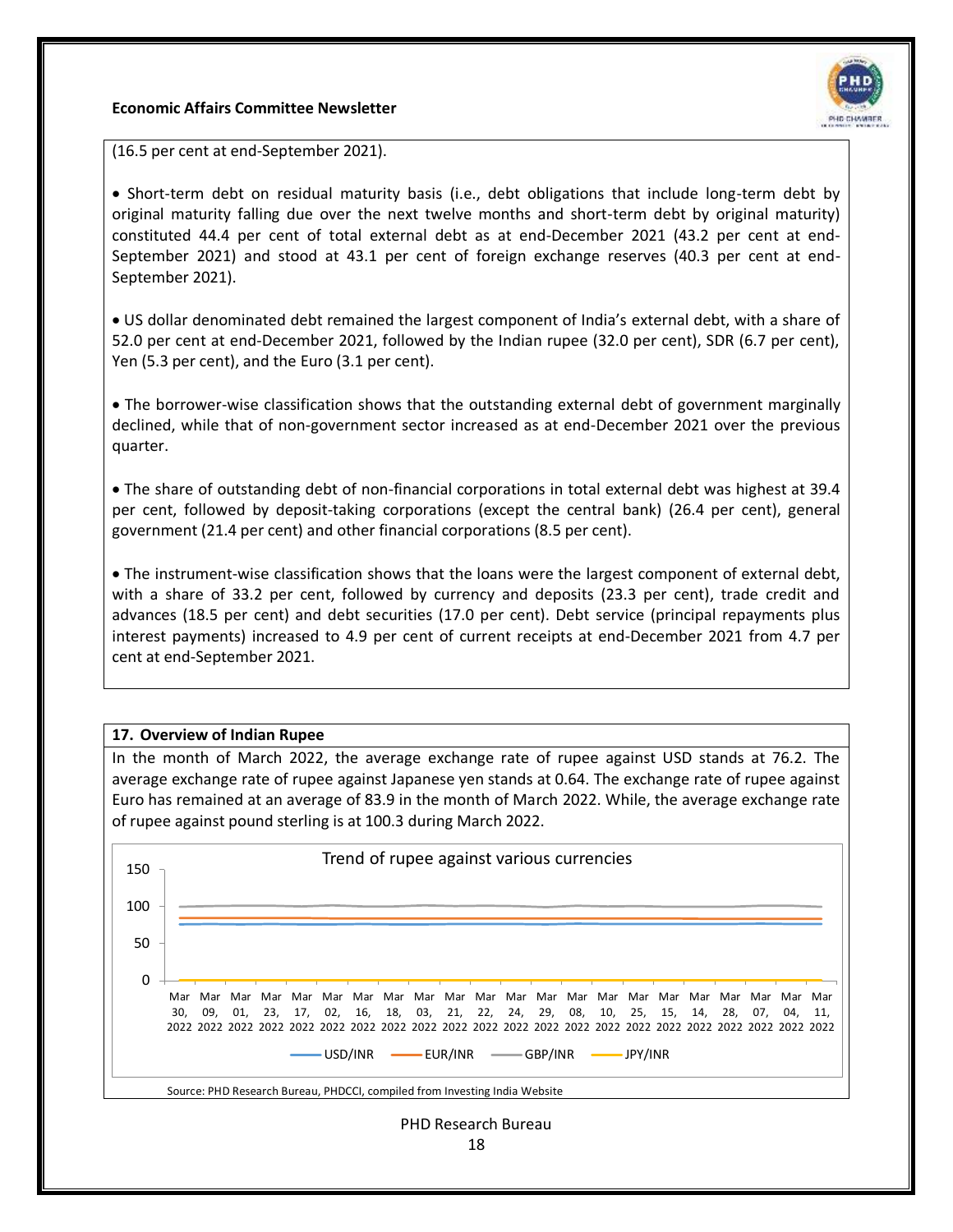

#### **18. Monthly trend of rupee exchange rate (high and low) against currencies in March 2022**

In the month of March 2022, the exchange rate of rupee against USD recorded highest at 75.7, while it registered lowest at 75.8. The exchange rate of rupee against pound registered highest at 101.3 and lowest at 99.01. In case of Euro currency, exchange rate of rupee recorded highest at 84.6 and lowest at 83.4. The exchange rate of rupee against Japanese yen recorded highest at 0.7 and lowest at 0.6.

|                                                           | Open  | <b>High</b> | Low   | <b>Close</b> |  |  |
|-----------------------------------------------------------|-------|-------------|-------|--------------|--|--|
| <b>USD</b>                                                | 75.75 | 76.96       | 75.61 | 75.8         |  |  |
| <b>Pound Sterling</b>                                     | 100.9 | 101.3       | 99.01 | 99.5         |  |  |
| Euro                                                      | 84.3  | 84.6        | 83.4  | 84.6         |  |  |
| Japanese Yen                                              | 0.7   | 0.7         | 0.6   | 0.6          |  |  |
| Source: PHD Research Bureau, compiled from other sources. |       |             |       |              |  |  |

#### **Monthly trend of rupee exchange rate**

#### **19. Foreign exchange reserves**

India's foreign exchange reserves stands at about USD 618 billion as on 1<sup>st</sup> April, 2022 of which Foreign Currency Assets consists of USD 550.4 billion, Gold reserves at USD 43.2 billion, SDRs at USD 19 billion and reserve position in the IMF at USD 5.1 billion.

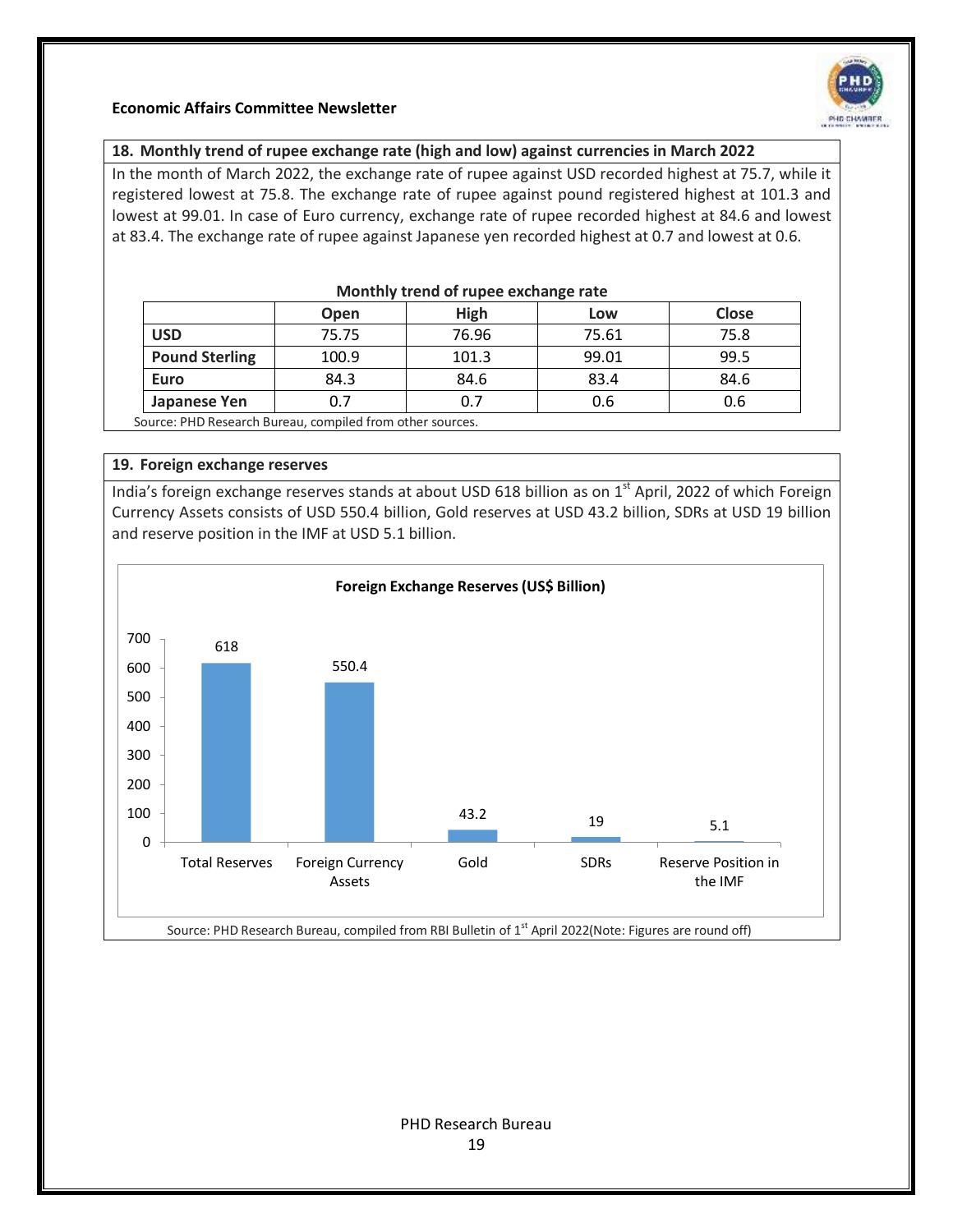

#### **20. Gross GST Revenue collections for March 2022 stands at all-time high of Rs 1,42,095 crore**

The gross GST revenue collected in the month of March 2022 is Rs 1,42,095 crore of which CGST is Rs 25,830 crore, SGST is Rs 32,378 crore, IGST is Rs 74,470 crore (including Rs 39,131 crore collected on import of goods) and cess is Rs 9,417 crore (including Rs 981 crore collected on import of goods). The gross GST collection in March'2022 is all time high breaching earlier record of Rs 1,40,986 crore collected in the Month of January 2022.

The government has settled Rs 29,816 crore to CGST and Rs 25,032 crore to SGST from IGST as regular settlement. In addition, Centre has also settled Rs. 20,000 crore of IGST on ad-hoc basis in the ratio of 50:50 between Centre and States/UTs in this month. The total revenue of Centre and the States in the month of March 2022 after regular and ad-hoc settlements is Rs 65646 crore for CGST and Rs 67410 crore for the SGST. Centre also released GST compensation of Rs 18,252 crore to States/UTs during the month.

The revenues for the month of March 2022 are 15% higher than the GST revenues in the same month last year and 46% higher than the GST revenues in March 2020. During the month, revenues from import of goods was 25% higher and the revenues from domestic transaction (including import of services) are 11% higher than the revenues from these sources during the same month last year.

Total number of e-way bills generated in the month of February 2022 is 6.91 crore as compared to eway bills generated in the month of January 2022 (6.88 crore) despite being a shorter month, which indicates recovery of business activity at faster pace.

The average monthly gross GST collection for the last quarter of the FY 2021-22 has been Rs 1.38 lakh crore against the average monthly collection of Rs 1.10 lakh crore, Rs 1.15 lakh crore and Rs 1.30 lakh crore in the first, second and third quarters respectively.

Coupled with economic recovery, anti-evasion activities, especially action against fake billers have been contributing to the enhanced GST. The improvement in revenue has also been due to various rate rationalization measures undertaken by the Council to correct inverted duty structure.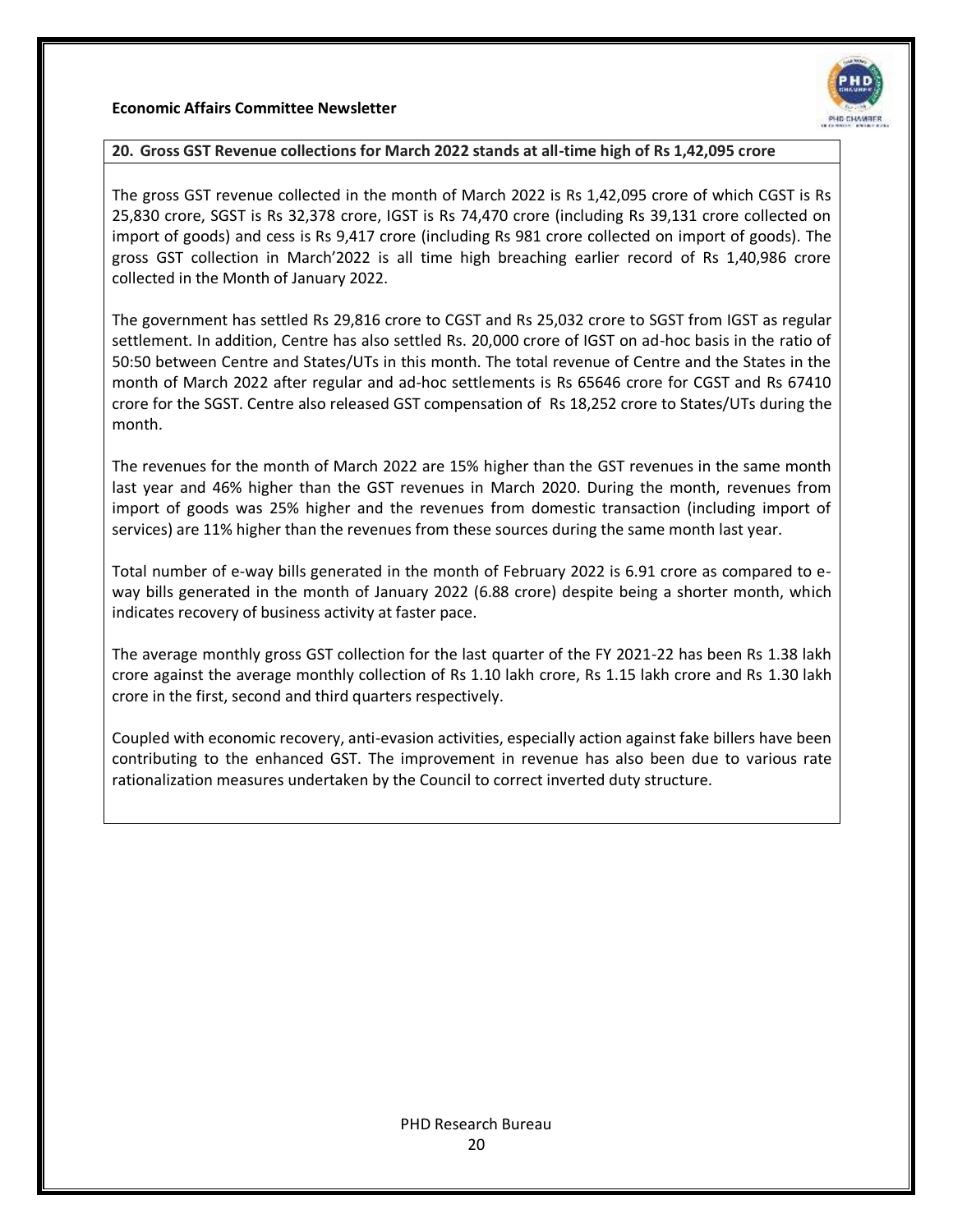

# Trade & Investment **Facilitation Services**

**Property Management** 

# **Trade and Investment Facilitation Services (TIFS)**

Trade and Investment Facilitation Services (TIFS) is a vital component for international trade and investment community. It is envisioned to facilitate business firms across the globe for trade and investments in India while simultaneously meeting India's rapidly growing appetite for new markets to enhance trade and investments.

Considering the thirst of the Nation to place India at the forefront of Global Economic Architecture, PHD Chamber of Commerce and Industry launched a specialized desk on Trade and Investment Facilitation Services (TIFS) on 31st March 2017. TIFS is an information and advisory hub to provide requisite and detailed information to facilitate national and international business firms to invest in India; advising them on prospective business opportunities in India in general and in States and promising sectors in particular.

21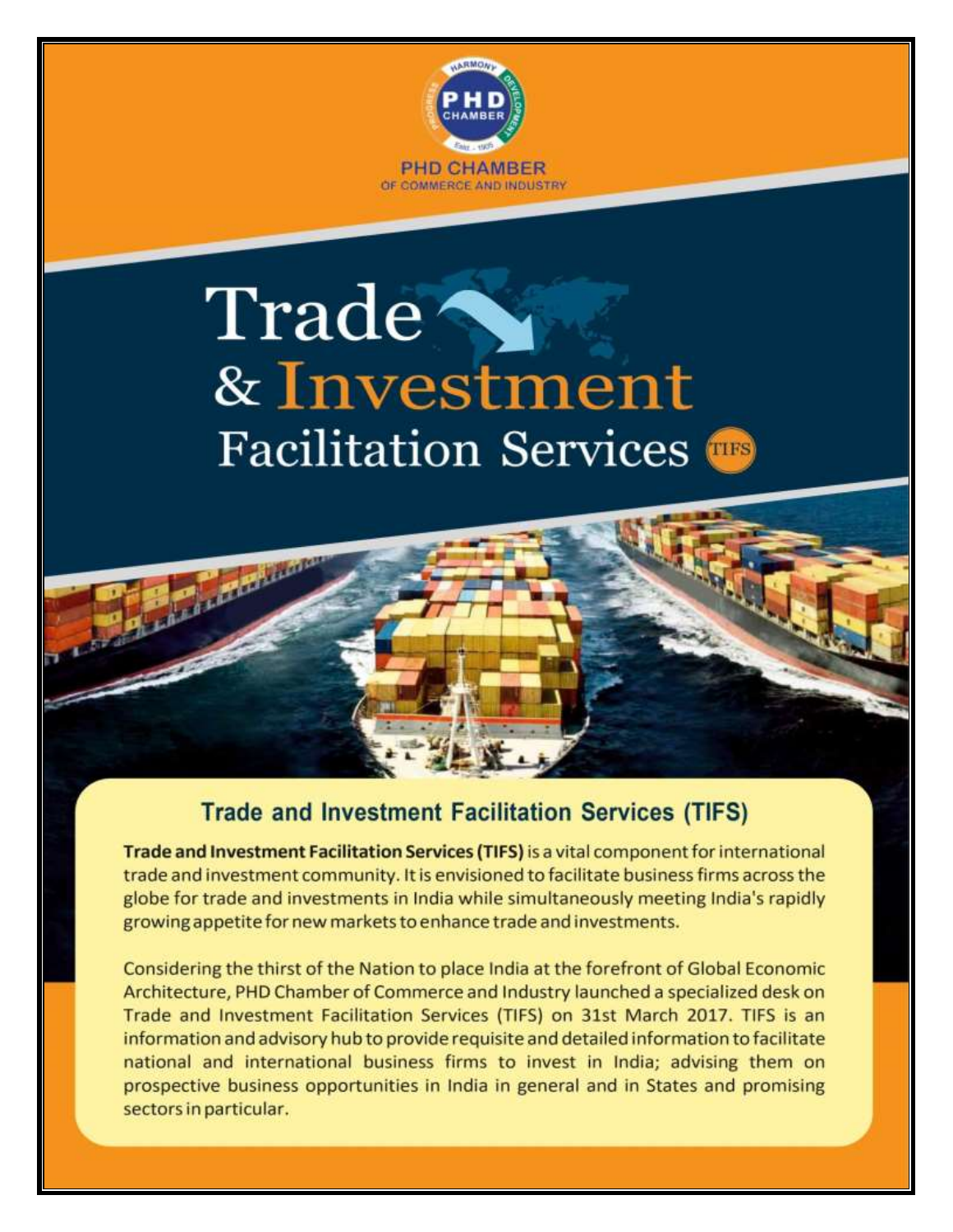### **Three role dimensions**

Serving as a key link to all information centres on all national and regional/local regulations and clearances. This includes maintaining or having direct and easy access to such information. This also means constant updating of such information.

#### 2. Catalyst role:

Providing facilitative advisory services to help overcome key obstacles and strengthen key positive enablers for enhanced trade and investments. This includes providing information or "leads" on opportunities that would benefit international business community to invest in India.

#### 3. Networking role:

Effective networking with relevant Indian and overseas agencies and leveraging of such networks in the direction of risk mitigation and enhancing trade and investments.

#### **Strategic Collaborators of TIFS**

TIFS work in close coordination with Trade Consulars of different countries as well as international trade and business community and international chambers of commerce. Further, for facilitating and providing information on procedural requirements, TIFS also work in close coordination with the government both at the central and the state level as well as industry associations in India.



# How TIFS work in assisting investors?

It is envisaged to be the first-point-one-stop reference for potential investors from around the world. Our team of domain and functional experts provides sector-and state-specific inputs, and hand- holding support to investors. We assist with location identification, expediting regulatory approvals, facilitating meetings with relevant government and corporate officials among others.

For instance, if an investor A from Germany wants to invest USD 100 million in a textile business in India.

- A team of trained staff will be associated with the task for maintaining a physical helpdesk and provide the investor with all the help required regarding the relevant approvals to set up a business and information related to investment areas across India.
- ٠ Facility to set up meetings of the investors with Government officials for specific investor queries, both at the state government and central government level.
- Regular updates on various economic developments in India in general and sector specific in particular. ٠
- Updates on state level developments related to policy amendments, sectoral developments, taxation ٠ mechanism, infrastructural, etc. PHD Research Bureau
- $^{\circ}$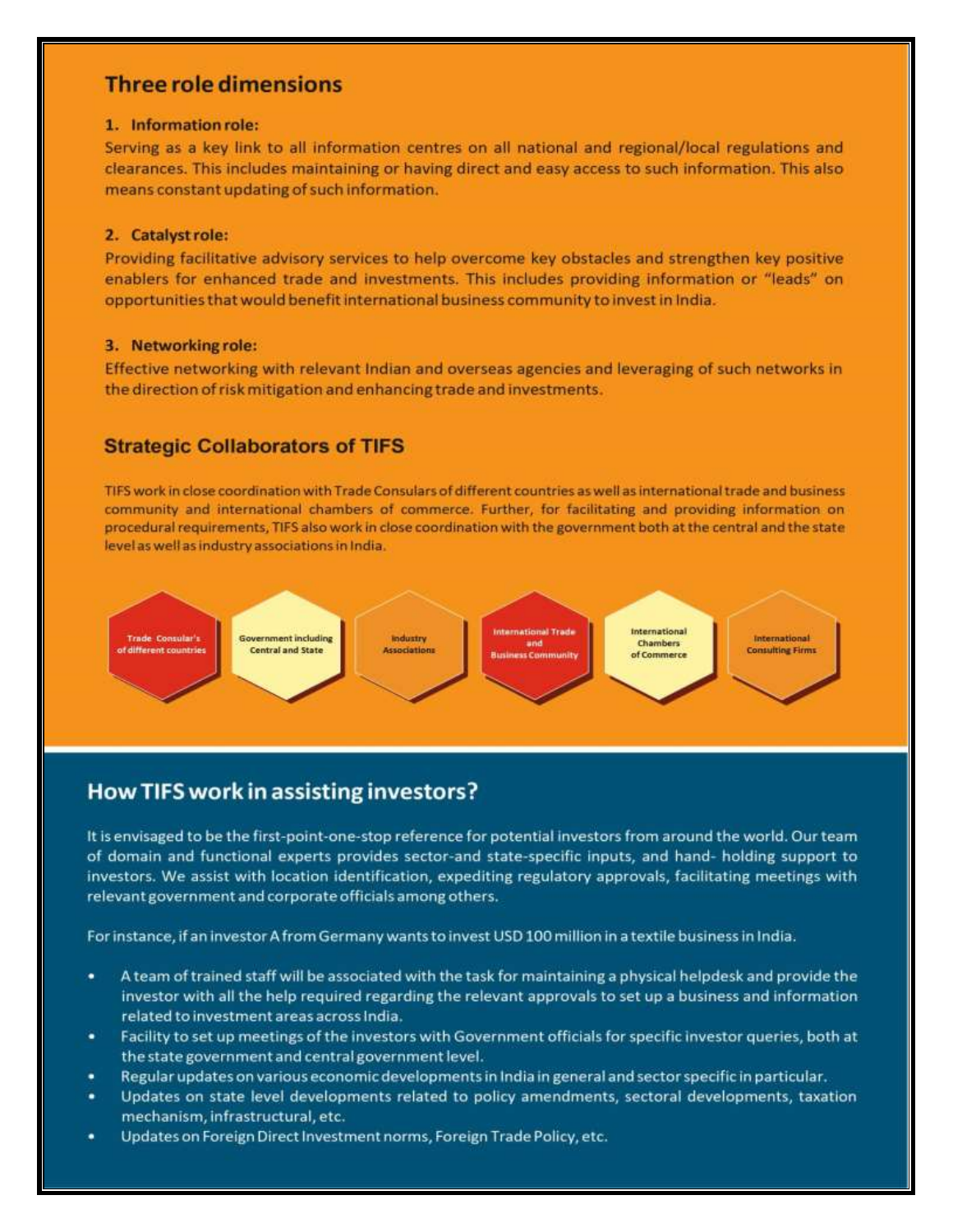# **TIFS undertakes the following activities**

- Through regular research and networking with Government bodies, Entrepreneurs, i. Industry associations, Embassies/Consulates, Investment delegations, etc., the TIFS gather information on possible trade and investment opportunities in various sectors of the Indian economy.
- ii. TIFS advises prospective traders and investors, national and international, in their process of filing applications and helping them meet other procedural and regulatory requirements. For this purpose, information on specific trade and investment guidelines at the state and central level is provided by TIFS.
- iii. TIFS provides information at a broad level to international investors about possible potential joint venture partners in India. If TIFS is aware of any Indian parties interested in formation of Joint Ventures (JVs) with some global partners, such information is made available to interested investors.
- iv. In case of requests made by individual investors to undertake specific research assignments, financial analysis or due diligence of any specific joint venture partner or Mergers & Acquisitions (M&A) targets, TIFS provides adequate resources to carry out such requests on an agreed cost.
- v. In a nutshell, TIFS increases understanding amongst national and international investors on the promising investment areas and requirements and regulations for making investments. Facilitates in dealing with the Government in application procedures amongst the national and international Investors. Reduce lead time in investment processes and procedural transactions.

#### For details, contact:

Dr. S P Sharma, Chief Economist | DSG

**PHD Chamber of Commerce and Industry** PHD House, 4/2 Siri Institutional Area, August Kranti Marg, New Delhi-110016 Ph.: + 91-11-26863801-04, 49545454; Fax: +91-26855450, 49545451 Email: tifs@phdcci.in / spsharma@phdcci.in Website: https://www.phdcci.in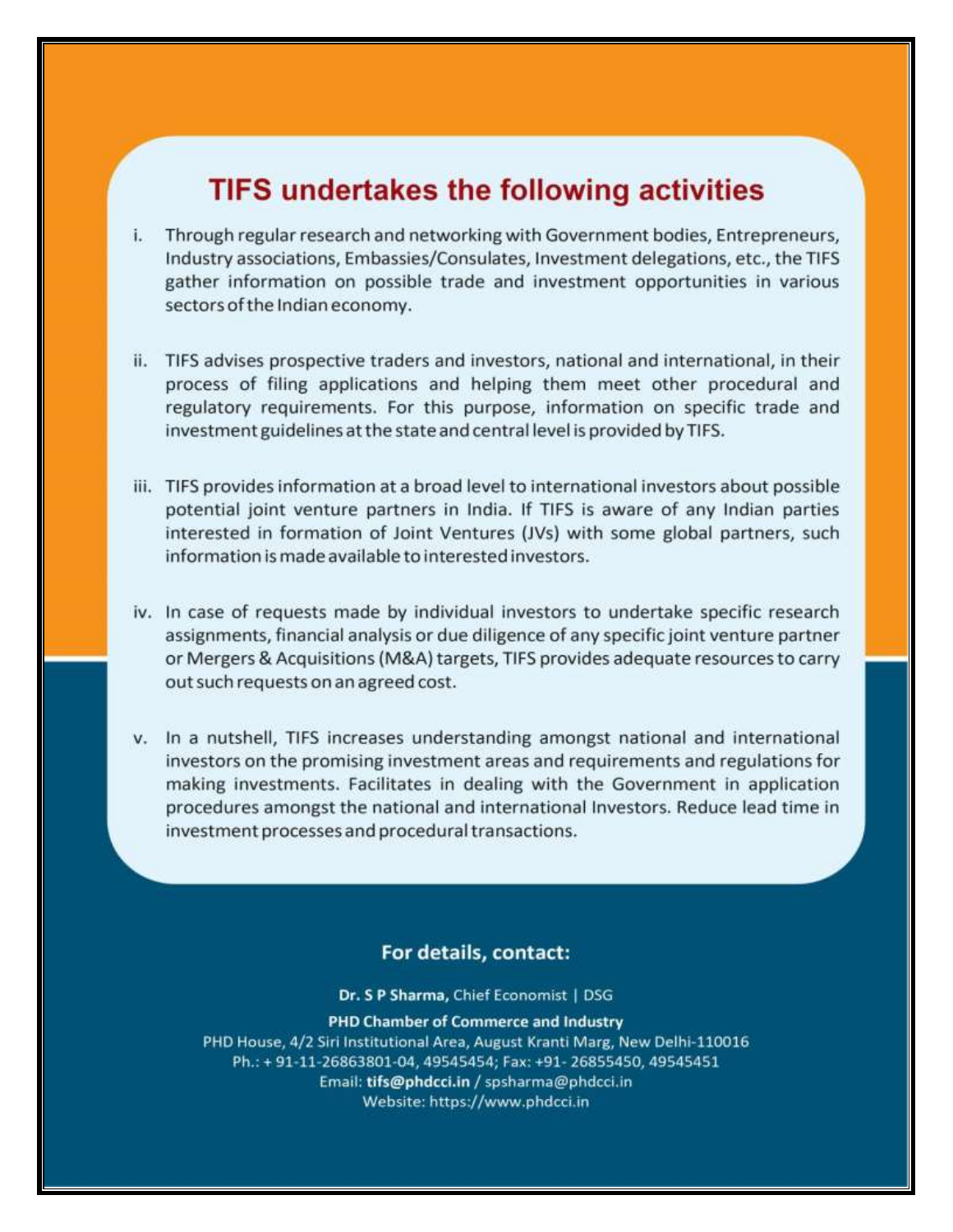

# **2. Key Banking Developments**

#### **Key Banking Developments**

#### **RBI amends Payment and Settlement Systems Regulations, 2008**

In exercise of the powers conferred by sub-section (1) read with clauses (b) to (f) of sub-section (2) of Section 38 of the Payment and Settlement Systems Act (PSS Act), 2007 (51 of 2007), the Reserve Bank of India has carried out amendments to regulation 5, regulation 6 (2) and the 'schedule' to regulation 5 of the Payment and Settlement Systems Regulations, 2008 (PSS Regulations). The amendments are carried out with the objective of reducing the compliance burden on Regulated Entities (REs) by rationalising certain returns prescribed in the PSS Regulations.

With this amendment, certain monthly / quarterly / annual returns prescribed in sub-regulations (a) to (g) of regulation 6 (2) have been discontinued and redundant operational guidelines listed in the 'schedule' to regulation 5 have been removed.

**RBI issues Master Direction - Classification, Valuation and Operation of Investment Portfolio of Commercial Banks (Directions), 2021 - Amendment**

This is in reference to the **Master Direction DOR.MRG.42/21.04.141/2021-22 dated August 25, 2021 – 'Classification, Valuation and Operation of Investment Portfolio of Commercial Banks (Directions), 2021' (hereinafter referred as 'Master Direction').**

2. The Master Direction outlines the prudential treatment for investment in Venture Capital Funds (VCFs). We have received queries from banks regarding the applicability of these instructions for investment in Alternative Investment Funds (AIFs).

3. Accordingly, on a review, it has been decided that the investment in Category I and Category II AlFs, which includes VCFs, shall receive the same prudential treatment as applicable for investment in VCFs.

4. In addition, based on feedback from banks, clarifications / updates have been provided regarding section 4(a)(vii), 10(c)(ix), 12(ii)(b), 12(ii)(d)(ix), 13(iv)(b), 16(i), 16(ii), 18(ii)(e)(ii) and Annex II of the Master Direction.

5. The relevant sections of the Master Direction have been amended to reflect the aforementioned changes.

#### **RBI lays a Framework for Geo-tagging of Payment System Touch Points**

To facilitate nuanced spread of acceptance infrastructure and inclusive access to digital payments, the Monetary Policy Statement 2020-21 on October 08, 2021 had announced that a framework for geotagging of physical payment acceptance infrastructure would be prescribed by Reserve Bank. Accordingly, a framework for capturing geo-tagging information of payment system touch points deployed by banks / non-bank PSOs is laid out. The date from which the information shall be reported to Reserve Bank shall, however, be advised in due course. This framework is issued under Section 10 (2) read with Section 18 of Payment and Settlement Systems Act, 2007 (Act 51 of 2007).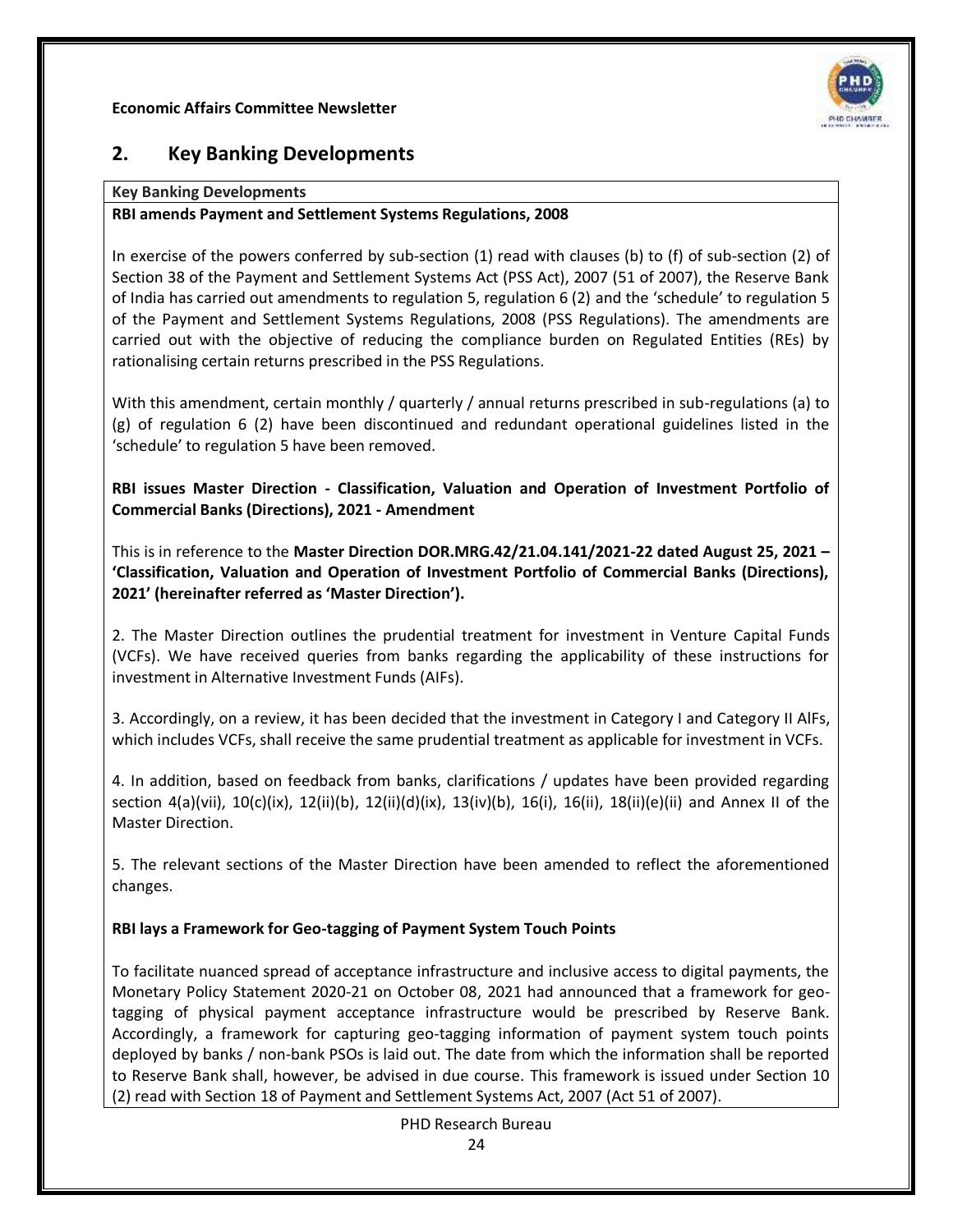

**RBI Notifies Bilateral Netting of Qualified Financial Contracts - Amendments to Prudential Guidelines** The Bilateral Netting of Qualified Financial Contracts Act, 2020 (hereafter referred to as "the Act"), has been notified by the Government of India vide Gazette Notification No. S.O. 3463(E) dated October 1, 2020. The Act provides a legal framework for enforceability of bilateral netting of qualified financial contracts (QFC).

In exercise of the powers conferred by section 4(a) of the Act, the Reserve Bank, vide Notification no. FMRD.DIRD.2/14.03.043/2020-21 dated March 9, 2021, has since notified (a) "derivatives"; and (b) "repo" and "reverse repo" transactions as defined under Section 45(U) of Chapter III-D of the Reserve Bank of India Act, 1934 as a QFC.

#### **RBI releases Guidelines on Establishment of Digital Banking Units (DBUs)**

The Reserve Bank of India released the guidelines on "Establishment of Digital Banking Units (DBUs)". This follows an announcement, made in the Union Budget 2022-23 for setting up of 75 Digital Banking Units (DBUs) in 75 districts to commemorate the 75 years of independence of our country (Azadi ka Amrit Mahotsav).

In pursuance of the budget announcement a 'Committee for establishment of Digital Banking Units (DBUs)' was set-up by the Reserve Bank to outline a roadmap for establishment of DBUs. The Committee after necessary consultations and deliberations gave its recommendations on different aspects of DBU *viz*., the digital banking unit model, facilities to be offered in DBUs, monitoring of functioning of DBUs, cyber security and other IT related aspects, role of DBU in the spread of digital banking awareness, *etc.* Based on the recommendations of the Committee, the guidelines on 'Establishment of Digital Banking Units' have been finalised.

#### **RBI keeps Repo Rate unchanged at 4% and sets out various developmental and regulatory policy measures**

- The Monetary Policy Committee (MPC) met on 6th, 7th and 8th April 2022. On the basis of an assessment of the current and evolving macroeconomic situation, the Monetary Policy Committee (MPC) at its meeting today (April 8, 2022) decided to:
- Keep the policy repo rate under the liquidity adjustment facility (LAF) unchanged at 4.0 per cent.
- The marginal standing facility (MSF) rate and the Bank Rate remain unchanged at 4.25 per cent. The standing deposit facility (SDF) rate, which will now be the floor of the LAF corridor, will be at 3.75 per cent.
- The MPC also decided to remain accommodative while focusing on withdrawal of accommodation to ensure that inflation remains within the target going forward, while supporting growth.
- These decisions are in consonance with the objective of achieving the medium term target for consumer price index (CPI) inflation of 4 per cent within a band of +/- 2 per cent, while supporting growth.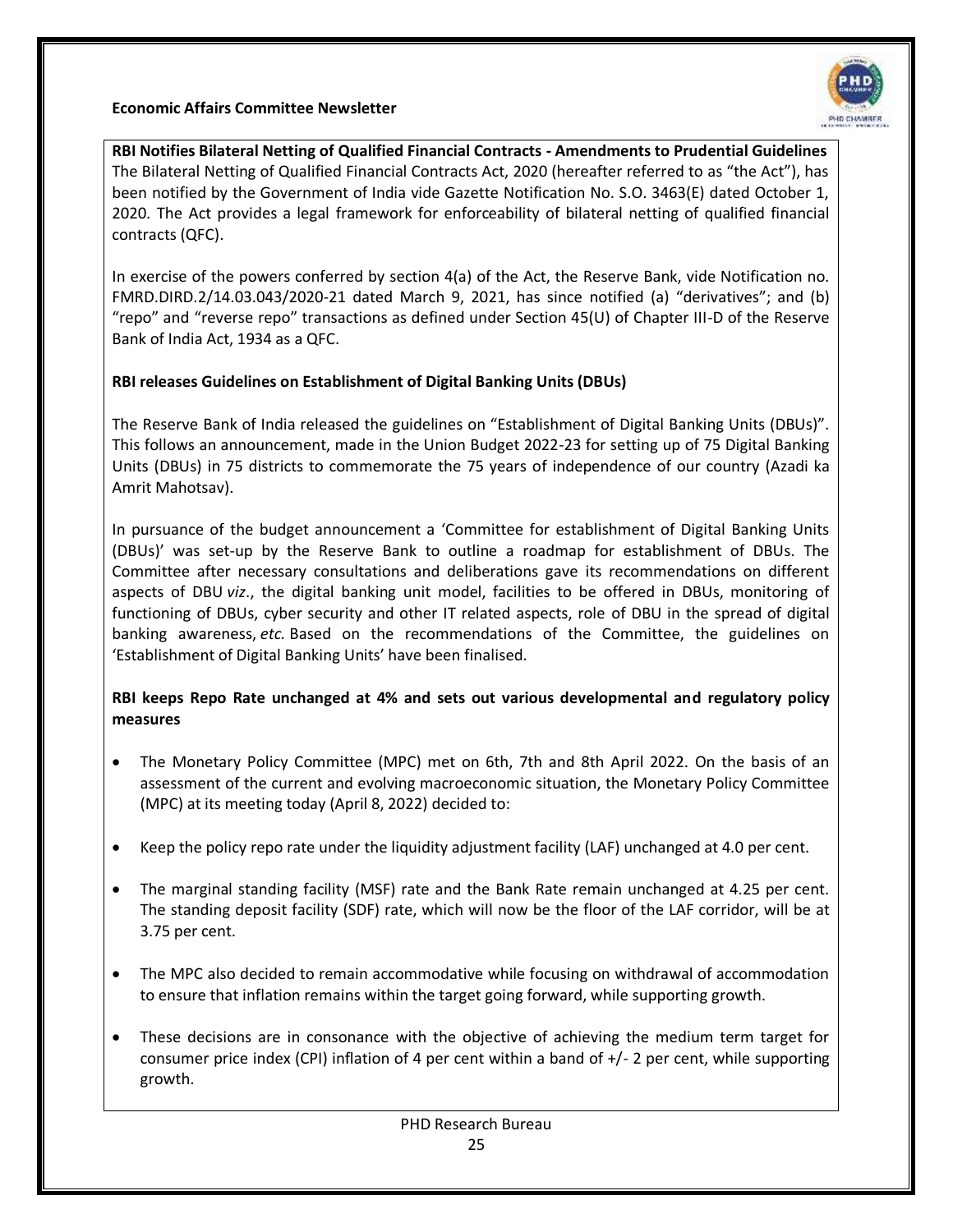

- Since the MPC's meeting in February 2022, the global economic and financial environment has worsened with the escalation of geopolitical conflict and accompanying sanctions. Commodity prices have shot up substantially across the board amidst heightened volatility, with adverse fallouts on net commodity importers. Financial markets have exhibited increased volatility. Crude oil prices jumped to 14- year high in early March; despite some correction, they remain volatile at elevated levels. Supply chain pressures, which were set to ease, are rising again. The broadbased jump in global commodity prices has exacerbated inflationary pressures across advanced economies (AEs) and emerging market economies (EMEs) alike causing a sharp revision in their inflation projections. The global composite purchasing managers' index (PMI) eased to 52.7 in March from 53.5 in February with output growth slowing in both manufacturing and services sectors. World merchandise trade momentum has weakened.
- Looking ahead, the inflation trajectory will depend critically upon the evolving geopolitical situation and its impact on global commodity prices and logistics. On food prices, domestic prices of cereals have registered increases in sympathy with international prices, though record foodgrains production and buffer stock levels should prevent a major flare up in domestic prices. Elevated global price pressures in key food items such as edible oils, and in animal and poultry feed due to global supply shortages impart high uncertainty to the food price outlook, warranting continuous monitoring.
- The average crude oil price (Indian basket) of US\$ 100 per barrel, inflation is now projected at 5.7 per cent in 2022-23, with Q1 at 6.3 per cent; Q2 at 5.8 per cent; Q3 at 5.4 per cent; and Q4 at 5.1 per cent.
- The real GDP growth for 2022-23 is now projected at 7.2 per cent, with Q1 at 16.2 per cent; Q2 at 6.2 per cent; Q3 at 4.1 per cent; and Q4 at 4.0 per cent, with risks broadly balanced.
- The MPC is of the view that since the February meeting, the ratcheting up of geopolitical tensions, generalised hardening of global commodity prices, the likelihood of prolonged supply chain disruptions, dislocations in trade and capital flows, divergent monetary policy responses and volatility in global financial markets are imparting sizeable upside risks to the inflation trajectory and downside risks to domestic growth.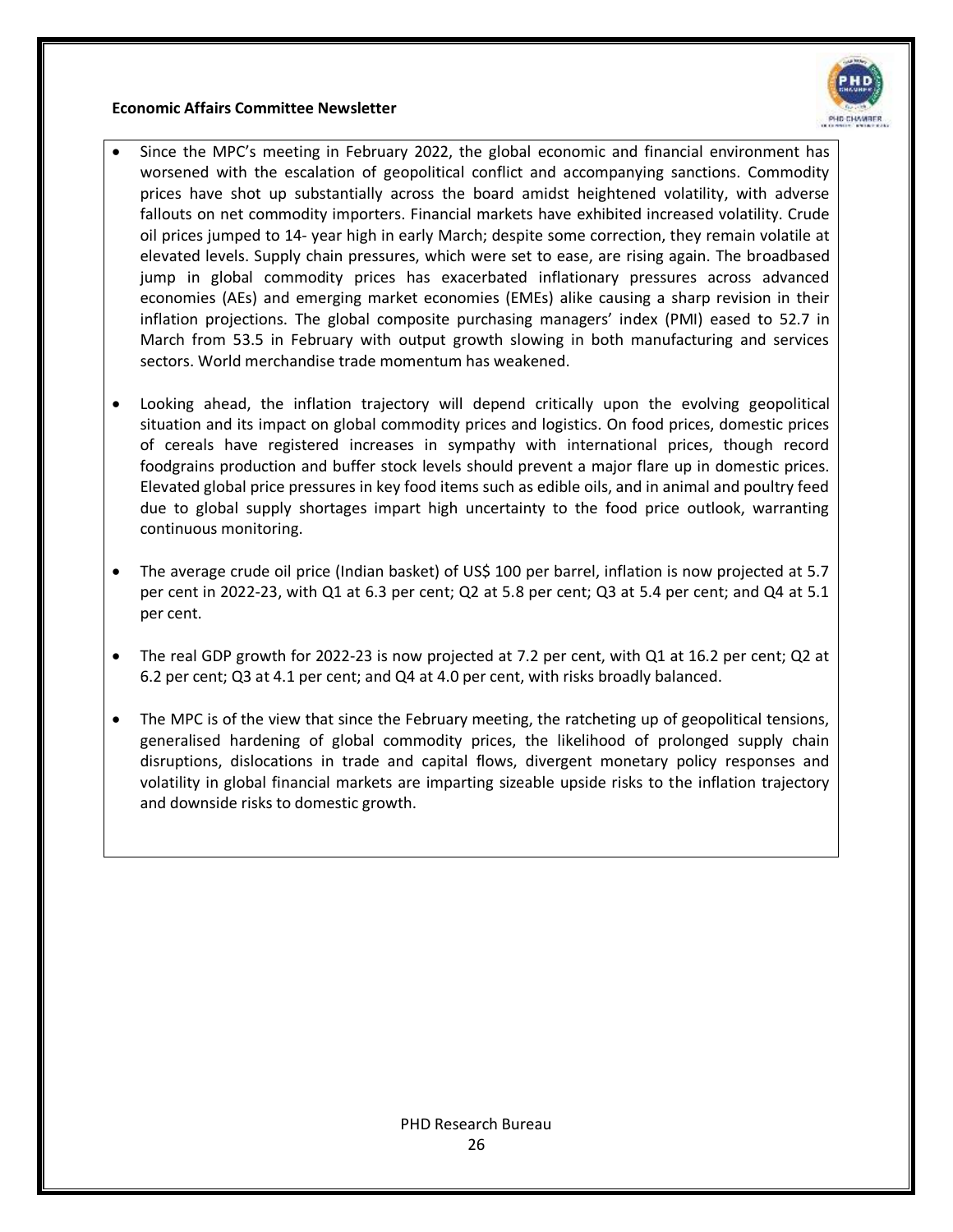

#### **Conclusions**

Economic activity has been witnessing significant growth supported by a strong performance of the key economic indicators. At this juncture, continues reform impetus is required to maintain the growth momentum and a sustainable growth trajectory of Indian economy in the coming months.

The drivers of household consumption need to be further strengthened to enhance the aggregate demand as it will have an accelerated effect on expansion of capital investments.

The high rate of inflation has become a major challenge, escalated by the recent geopolitical developments. At this juncture, there is a need to address the high commodity prices to support the consumption and private investments in the country.

Credit disbursement should be at priority by the banking sector. The focus should be on ensuring provision of hassle-free disbursements of loans vis-à-vis enhanced liquidity for MSMEs.

The steps taken by the Central Government on Ease of Doing Business are highly laudable. However, at ground level things are immensely different. Therefore, there is a need to enhance the ease of doing business in the economy along with a great focus on reducing the costs of doing business while ensuring that the benefits percolate effectively at the ground level.

The government should handhold the industry with a major focus on manufacturing to achieve a higher and sustainable economic growth trajectory to create new avenues for job creation and competitiveness of the enterprises at global level.

The Government has announced various meaningful and proactive reforms during the last 2 years along with a progressive Union Budget to take Indian economy to a higher trajectory. Going ahead, the effective and timely implementation of these reforms is crucial for fruitful results.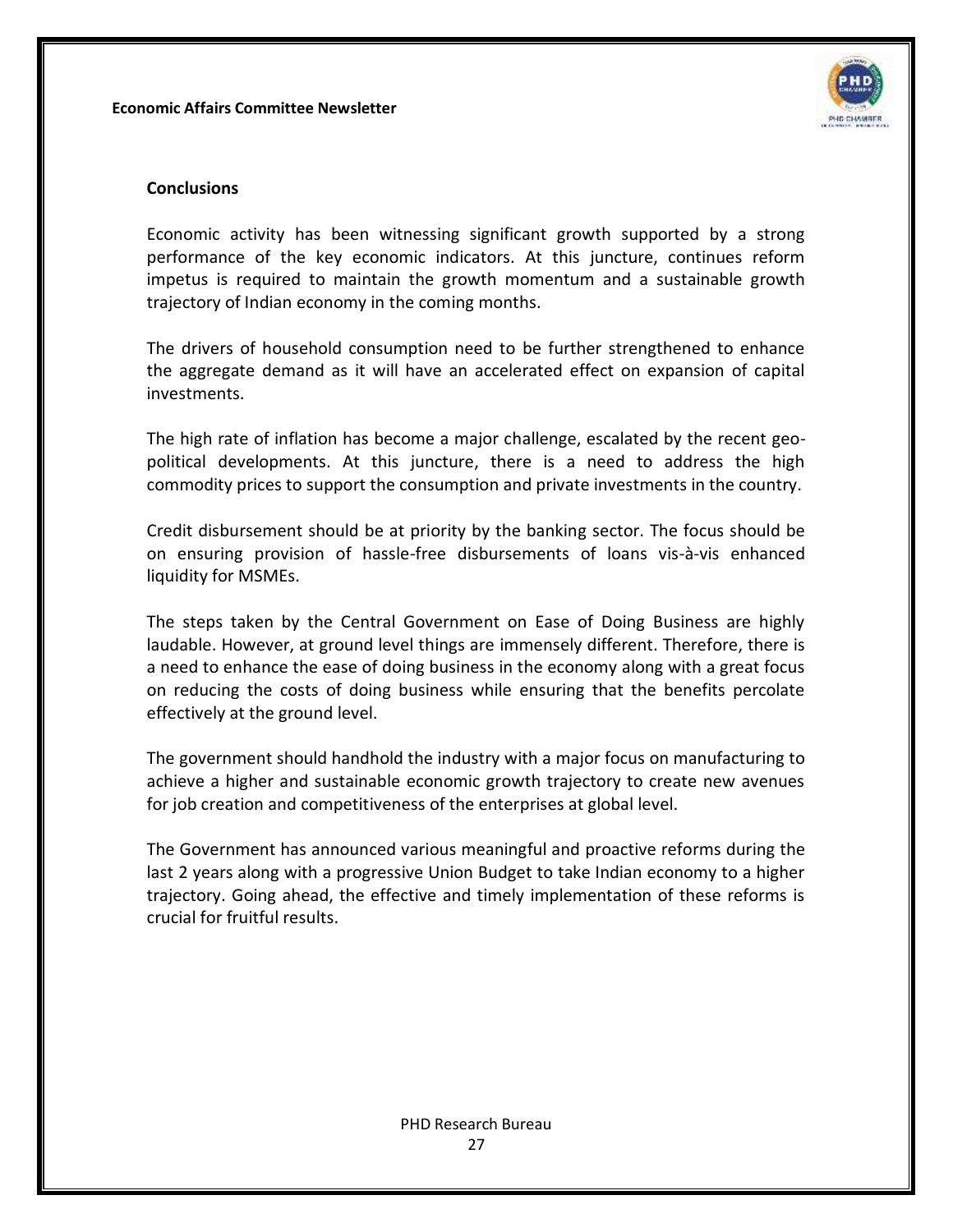

#### **India: Statistical snapshot**

| <b>Indicators</b>                         | <b>FY17</b>    | <b>FY18</b>              | <b>FY19</b>              | <b>FY20</b>              | <b>FY21</b>              | <b>FY22</b>              |
|-------------------------------------------|----------------|--------------------------|--------------------------|--------------------------|--------------------------|--------------------------|
| GDP at FC - Constant prices (Rscr)        | 12189854       | 13010843                 | 14077586                 | 1,45,69,268 <sup>1</sup> | 1,35,58,473 <sup>3</sup> | $1,47,71,681^3$          |
| GDP at FC-Constant prices growth YOY (%)  | 7.1            | 6.7                      | 6.8                      | $4.0^1$                  | $\sqrt{-16.6^3}$         | $8.9^{3}$                |
| Agriculture growth                        | 4.9            | 3.4                      | 2.9                      | $4.3^{1}$                | 3.3                      | 3.3                      |
| Industry growth                           | 5.8            | 5.5                      | 6.9                      | $0.9^{2}$                | $\overline{\phantom{a}}$ |                          |
| Services growth                           | 7.9            | 7.9                      | 7.5                      | $5.5^{2}$                |                          |                          |
| Gross Fixed Capital Formation as % of GDP | 29.5           | $\overline{a}$           | 32.0                     | 32.5                     | 30.5                     | 32.0                     |
| Fiscal deficit as a % GDP                 | 3.5            | 3.5                      | 3.4                      | 4.6                      | 9.3                      | 6.9                      |
| Merchandise exports (US\$Bn)              | 274.64         | 303.5                    | 331                      | 313.3                    | 290.6                    | 35 <sup>7</sup>          |
| Growth in exports (%)                     | 4.7            | 10.0                     | 9                        | $(-)5$                   | $(-)7.3$                 | $25.0^7$                 |
| Imports (US\$Bn)                          | 380.37         | 42.80                    | 507                      | 474.7                    | 389.2                    | $55^7$                   |
| Growth in imports (%)                     | $(-)0.17$      | 7.15                     | 9                        | $(-)7.7$                 | $(-)18$                  | 36 <sup>7</sup>          |
| Trade deficit (US\$Bn)                    | 46.42          | 13.69                    | 176                      | 161.4                    | 98.6                     | 20 <sup>7</sup>          |
| Net invisibles US\$Bn                     | $\overline{a}$ |                          | $\overline{a}$           |                          |                          | $\overline{a}$           |
| Current account deficit as % of GDP       | 0.7            | 1.9                      | 2.1                      | $(-)0.9$                 | 0.9                      | $\blacksquare$           |
| Net capital account US\$Bn                | 14.9           | $\overline{\phantom{a}}$ | $\overline{\phantom{a}}$ |                          | $\overline{\phantom{a}}$ |                          |
| Foreign exchange reserves US\$Bn          | 367.9          | 424.36                   | 421                      | 447                      | 579.3                    | $618^{4}$                |
| External debt - Short term US\$Bn         | 88             | 97.6                     | $\overline{a}$           | 106.9                    |                          | $\blacksquare$           |
| External debt - Long term US\$Bn          | 383.9          | 415.8                    | $\overline{a}$           | 451.7                    | $\overline{a}$           |                          |
| External debt - US\$Bn                    | 472            | 513.4                    | $\overline{\phantom{a}}$ | 558.5                    | $\overline{\phantom{a}}$ | $\overline{\phantom{a}}$ |
| Money supply growth                       | 6.3            | 9                        | 10.9                     |                          | $\blacksquare$           |                          |
| Bank credit growth                        | $\overline{7}$ | 8.2                      | 12                       | 6.6                      | 5.                       | $7.9^{7}$                |
| <b>WPI</b> inflation                      | 1.33           | 2.47                     | 4.31                     | 1.7                      | 1.2                      | $13.11^7$                |
| CPI inflation                             | 4.5            | 4.28                     | 3.4                      | 4.8                      | 6.1                      | $6.07^{7}$               |
| Exchange rate Rs/US\$ annual average      | 64.39          | 65.04                    | 68.37                    | 69.86                    | 74.2                     | $75.89^{6}$              |

Source: PHD Research Bureau, PHD Chamber, compiled from various sources.

Notes: <sup>1</sup> 1<sup>st</sup> revised estimate; <sup>2</sup> Provisional estimates; <sup>3</sup> MOSPI data for FY2022 2<sup>nd</sup> Advance Estimates; <sup>4</sup> data as on 1<sup>st</sup> April 2022;<br><sup>5</sup>Data pertains to September 2021; <sup>6</sup> data pertains to 7<sup>th</sup> April 2022; <sup></sup>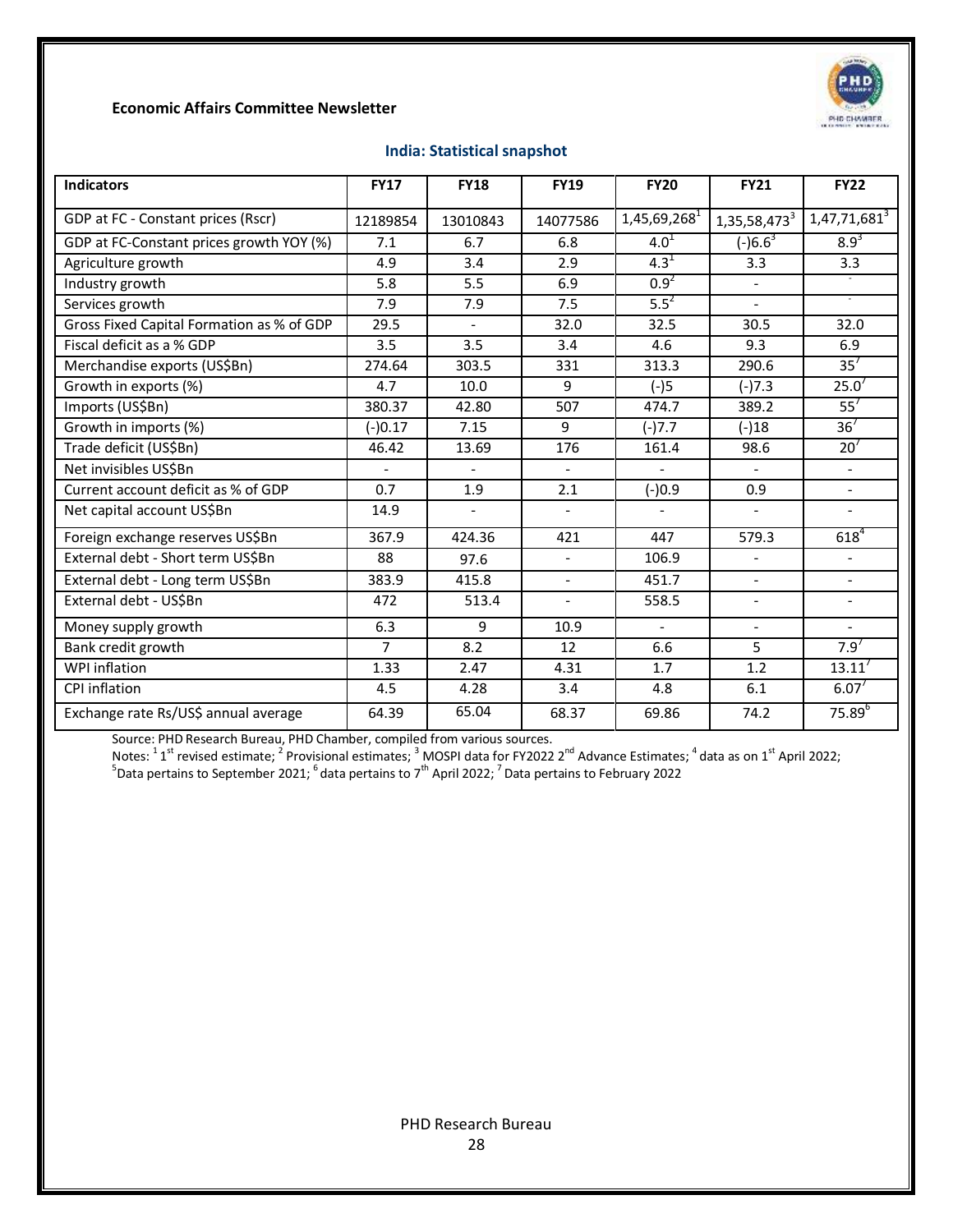

# **PHD Research Bureau**

PHD Research Bureau; the research arm of the PHD Chamber of Commerce and Industry was constituted in 2010 with the objective to review the economic situation and policy developments at sub-national, national and international levels and comment on them in order to update the members from time to time, to present suitable memoranda to the government as and when required, to prepare State Profiles and to conduct thematic research studies on various socio-economic and business developments.

The Research Bureau has been instrumental in forecasting various lead economic indicators national and sub-national. Many of its research reports have been widely covered by media and leading newspapers. The Research Bureau has undertaken various policy studies for Government of India and State Governments.

| <b>Research</b><br><b>Activities</b>                     | <b>Comments on</b><br>Economic<br><b>Developments</b>  | <b>Newsletters</b>                                                                | Consultancy                                                           |
|----------------------------------------------------------|--------------------------------------------------------|-----------------------------------------------------------------------------------|-----------------------------------------------------------------------|
| Research<br>$\bullet$<br><b>Studies</b>                  | Global<br>$\bullet$<br>Economic<br>Developments        | <b>Economic Affairs</b><br>$\bullet$<br>Newsletter (EAC)                          | Trade and<br>$\bullet$<br>Investment Facilita<br>tion Services (TIFS) |
| State<br>$\bullet$<br>Profiles                           | India's<br>$\bullet$<br>Economic<br>Developments       | <b>Global Economic</b><br>$\bullet$<br>Monitor (GEM)                              |                                                                       |
| Impact<br>$\bullet$<br>Assessment<br>S                   | States'<br>$\bullet$<br>Economic<br>Developments       | Trade &<br>$\bullet$<br>Investment Facilita<br>tion Services (TIFS)<br>Newsletter |                                                                       |
| Thematic<br>$\bullet$<br>Research<br>Reports             | International<br>$\bullet$<br>Developments             | <b>State Development</b><br>$\bullet$<br>Monitor (SDM)                            |                                                                       |
| Releases on<br>$\bullet$<br>Economic<br>Developme<br>nts | Financial<br>$\bullet$<br><b>Markets</b>               |                                                                                   |                                                                       |
|                                                          | Foreign<br>$\bullet$<br>exchange<br>market             |                                                                                   |                                                                       |
|                                                          | Developments<br>$\bullet$<br>in International<br>Trade |                                                                                   |                                                                       |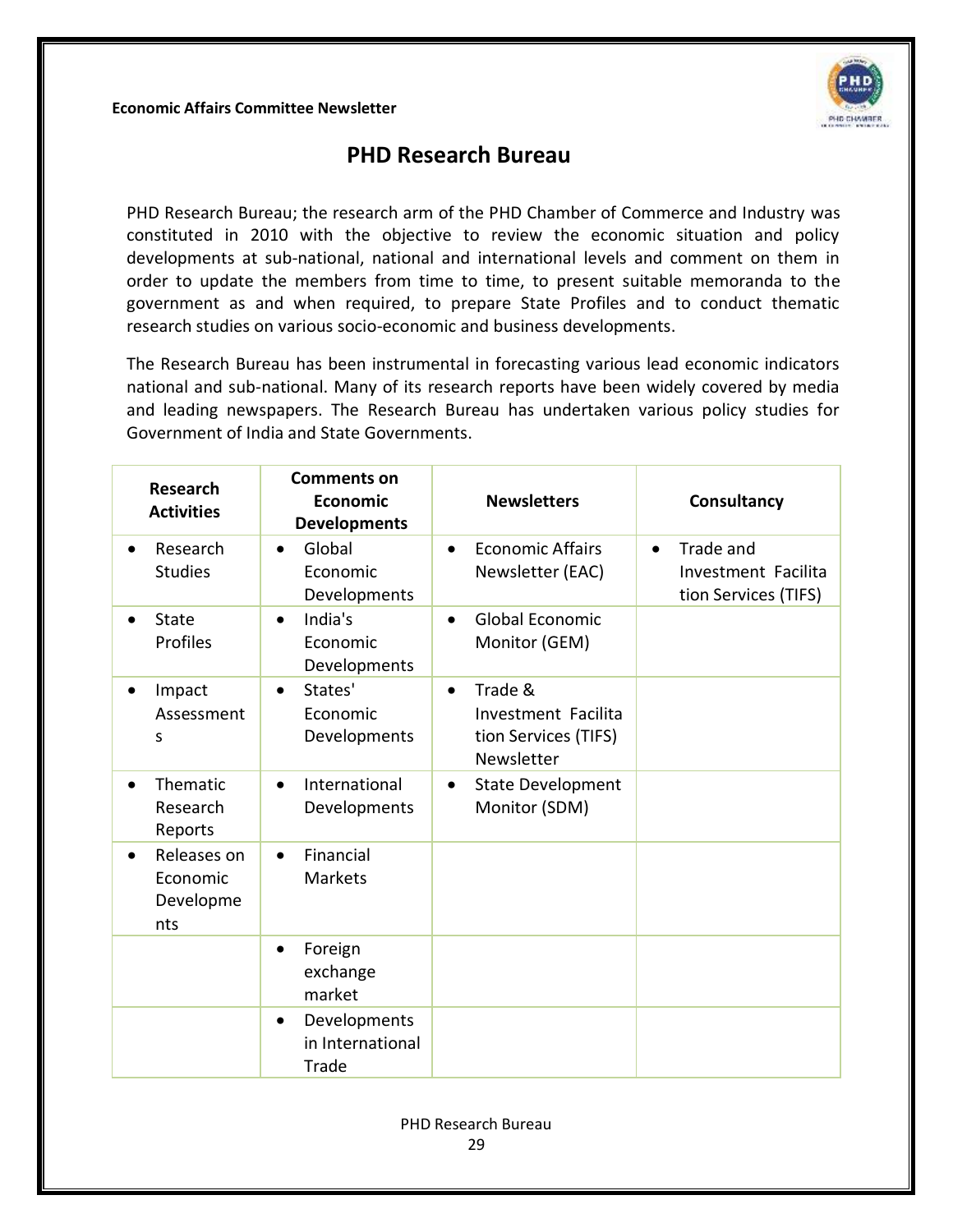

### **Studies Undertaken by PHD Research Bureau**

#### **A: Thematic research reports**

- 1. Comparative study on power situation in Northern and Central states of India (September2011)
- 2. Economic Analysis of State (October 2011)
- 3. Growth Prospects of the Indian Economy, Vision 2021 (December 2011)
- 4. Budget 2012-13: Move Towards Consolidation (March 2012)
- 5. Emerging Trends in Exchange Rate Volatility (April 2012)
- 6. The Indian Direct Selling Industry Annual Survey 2010-11 (May 2012)
- 7. Global Economic Challenges: Implications for India (May 2012)
- 8. India Agronomics: An Agriculture Economy Update (August 2012)
- 9. Reforms to Push Growth on High Road (September 2012)
- 10. The Indian Direct Selling Industry Annual Survey 2011-12: Beating Slowdown (March 2013)
- 11. Budget 2013-14: Moving on reforms (March 2013)
- 12. India- Africa Promise Diverse Opportunities (November 2013)
- 13. India- Africa Promise Diverse Opportunities: Suggestions Report (November 2013)
- 14. Annual survey of Indian Direct Selling Industry-2012-13 (December 2013)
- 15. Imperatives for Double Digit Growth (December 2013)
- 16. Women Safety in Delhi: Issues and Challenges to Employment (March 2014)
- 17. Emerging Contours in the MSME sector of Uttarakhand (April 2014)
- 18. Roadmap for New Government (May 2014)
- 19. Youth Economics (May 2014)
- 20. Economy on the Eve of Union Budget 2014-15 (July 2014)
- 21. Budget 2014-15: Promise of Progress (July 2014)
- 22. Agronomics 2014: Impact on economic growth and inflation (August 2014)
- 23. 100 Days of new Government (September 2014)
- 24. Make in India: Bolstering Manufacturing Sector (October 2014)
- 25. The Indian Direct Selling Industry Annual Survey 2013-14 (November 2014)
- 26. Participated in a survey to audit SEZs in India with CAG Office of India (November 2014)
- 27. Role of MSMEs in Make in India with reference to Ease of Doing Business in Ghaziabad (Nov 2014)
- 28. Exploring Prospects for Make in India and Made in India: A Study (January 2015)
- 29. SEZs in India: Criss-Cross Concerns (February 2015)
- 30. Socio-Economic Impact of Check Dams in Sikar District of Rajasthan (February 2015)
- 31. India USA Economic Relations (February 2015)
- 32. Economy on the Eve of Union Budget 2015-16 (February 2015)
- 33. Budget Analysis (2015-16)
- 34. Druzhba-Dosti: India's Trade Opportunities with Russia (April 2015)
- 35. Impact of Labour Reforms on Industry in Rajasthan: A survey study (July 2015)
- 36. Progress of Make in India (September 2015)
- 37. Grown Diamonds, A Sunrise Industry in India: Prospects for Economic Growth (November 2015)
- 38. Annual survey of Indian Direct Selling Industry 2014-15 (December 2015)
- 39. India's Foreign Trade Policy Environment Past, Present and Future (December 2015)
- 40. Revisiting the emerging economic powers as drivers in promoting global economic growth (February 2016)
- 41. Bolstering MSMEs for Make in India with special focus on CSR (March 2016)
- 42. BREXIT impact on Indian Economy (July 2016)
- 43. India's Exports Outlook (August 2016)
- 44. Ease of Doing Business : Suggestive Measures for States (October 2016)
- 45. Transforming India through Make in India, Skill India and Digital India (November 2016)
- 46. Impact of Demonetization on Economy, Businesses and People (January 2017)
- 47. Economy on the eve of Budget 2017-18 (January 2017)
- 48. Union Budget 2017-18: A budget for all-inclusive development (January 2017)
- 49. Annual Survey of Indian Direct Selling Industry 2015-16 (February 2017)
- 50. Worklife Balance and Health Concerns of Women: A Survey (March 2017)
- 51. Special Economic Zones: Performance, Problems and Opportunities (April 2017)
- 52. Feasibility Study (socio-Economic Survey) of Ambala and Rohtak Districts in Haryana (March 2017)
- 53. Goods and Services (GST): So far (July 2017)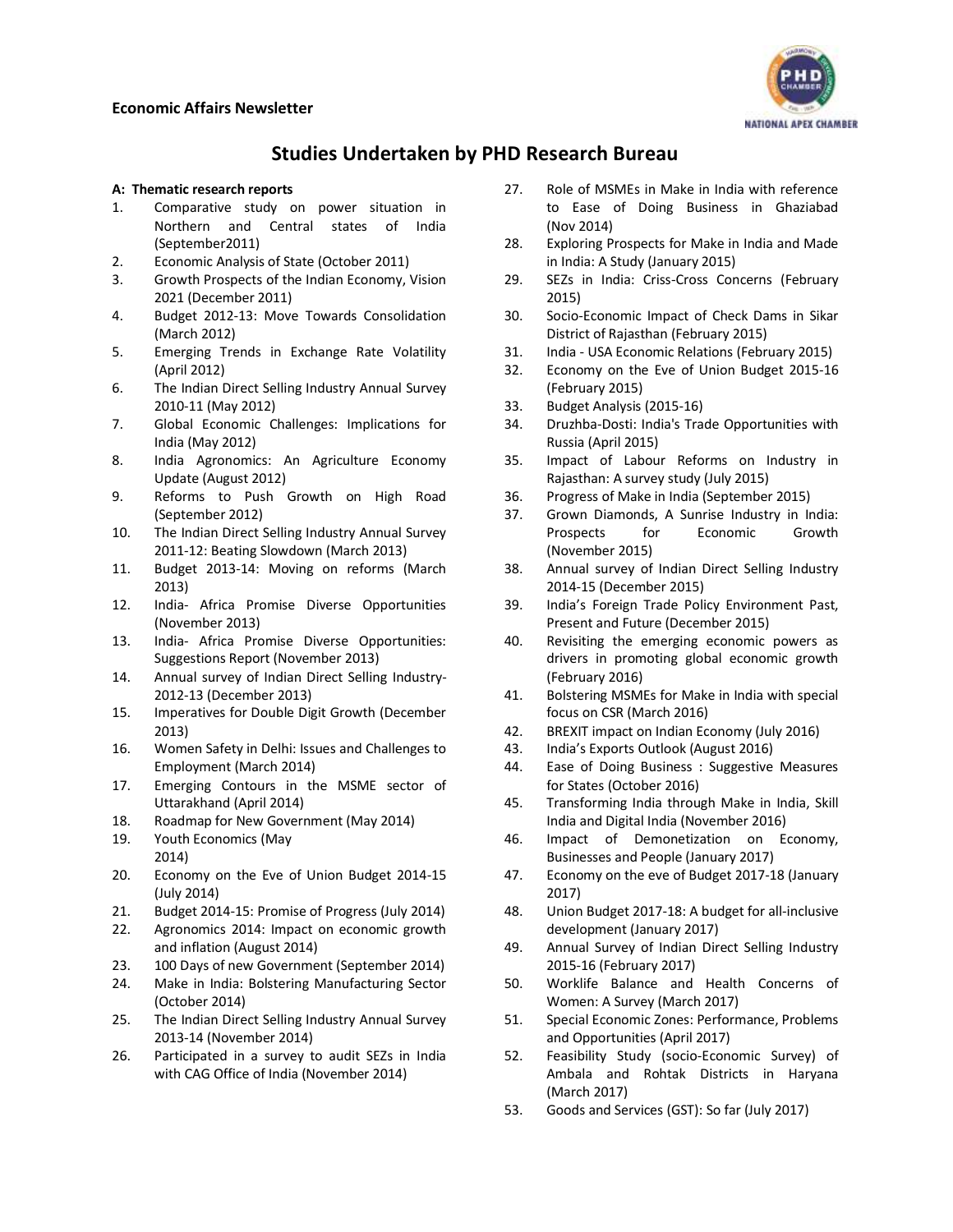

- 54. Reshaping India-Africa Trade: Dynamics and Export Potentiality of Indian Products in Africa (July 2017)
- 55. Industry Perspective on Bitcoins (July 2017)
- 56. Senior Housing: A sunrise sector in India (August 2017)
- 57. Current state of the economy (October 2017)
- 58. Equitable finance to fulfill funding requirements of Indian Economy (October 2017)
- 59. The Wall of Protectionism: : Rise and Rise of Protectionist Policies in the Global Arena, (November 2017)
- 60. India-Israel Relations: Building Bridges of Dynamic Trade(October 2017)
- 61. Role of Trade Infrastructure for Export Scheme (TIES) in Improving Export Competitiveness (November 2017)
- 62. India China Trade Relationship: The Trade Giants of Past, Present and Future (January 2018)
- 63. Analysis of Trade Pattern between India and ASEAN(January 2018)
- 64. Union Budget 2018-19 (February 2018)
- 65. Ease of Doing Work for Women: A survey of Delhi NCR (February 2018)
- 66. Restraining Wilful Defaults: Need of the hour for Indian Banking System (March 2018)
- 67. Impact of GST on Business, Industry and Exporters (April 2018)
- 68. India Sri Lanka Bilateral Relations: Reinforcing trade and investment prospects (May 2018)
- 69. Growth Prospects of the Indian Economy: Road to US \$5 Trillion Economy(May 2018)
- 70. India's Free Trade Agreements Dynamics and Diagnostics of Trade Prospects(May 2018)
- 71. India UK Trade Relations and Societal Links: Way Forward (June 2018)
- 72. Rural Economy: Road to US \$5 Trillion Economy(September 2018)
- 73. Indian Economy on the Eve of Union Budget 2019-20 (Interim): Steady…strong…fastest moving economy (January 2019)
- 74. Interim Budget 2019-2020: A Dynamic, Inclusive & Pragmatic Budget (February 2019)
- 75. Women Entrepreneurship: Transforming from Domestic Households to Financial Independence (March 2019)
- 76. Prospects for Exports from India: Five Pronged Strategy to Achieve USD700 Billion Merchandise Exports by 2025 (March 2019)
- 77. India Towards Shared Prosperity: Economic Agenda for the Next five Years (March 2019)
- 78. Job Creation: A Pan India Survey of Households (March 2019)
- 79. India Inc. Speaks Live: Wish List for the Next Five Years (May 2019)
- 80. Suggestive Roadmap for Revitalizing Economic Growth (June 2019)
- 81. Indian Economy on the Eve of Union Budget 2019-20 (July 2019)
- 82. Union Budget 2019-20: Road to US\$ 5 trillion economy (July 2019)
- 83. Ease of Doing Business for MSMEs (September 2019)
- 84. Report Emerging contours in the defence and homeland security
- 85. Framework of University-Industry Linkages in Research DSIR
- 86. India's Trade and Investment opportunities with ASEAN Economies (November 2019)
- 87. Indian Economy on the Eve of Union Budget 2020-21 (February 2020)
- 88. Union Budget 2020-21: Aspirational, Caring and Developmental Budget (February 2020)
- 89. Macroeconomic Indicators and Pandemic COVID-19 Stimulus provided by Select Economies (April 2020)
- 90. Analysis on Relief Mesaures -Salaries wages by pandmeic COVID-19 impacted countries
- 91. (April 2020)
- 92. Report on impact of Pandemic COVID-19 by PHDCCI (April 2020)
- 93. Tax relief measures provided by Pandemic COVID-19 impacted Countries (April 2020)
- 94. Impact of Pandemic COVID-19 : PHD Chamber's detailed representation on short term and long term measures submitted to the Government (April 2020)
- 95. Mitigating the Impact of Pandemic COVID-19 on Trade & Industry: PHDCCI Representations to Government of India and State Governments (April 2020)
- 96. Compendium of various relief measures provided by the States to mitigate the impact of pandemic COVID-19 (April 2020)
- 97. Calibrated Approach to Exit from Lockdown (April 2020)
- 98. Compendium on Relief Measures provided by the Govt. under Direct &Indirect Taxes to mitigate the impact of pandemic COVID (April 2020)
- 99. Relief Measures provided by Ministry of Finance, Ministry of Commerce & others (April 2020)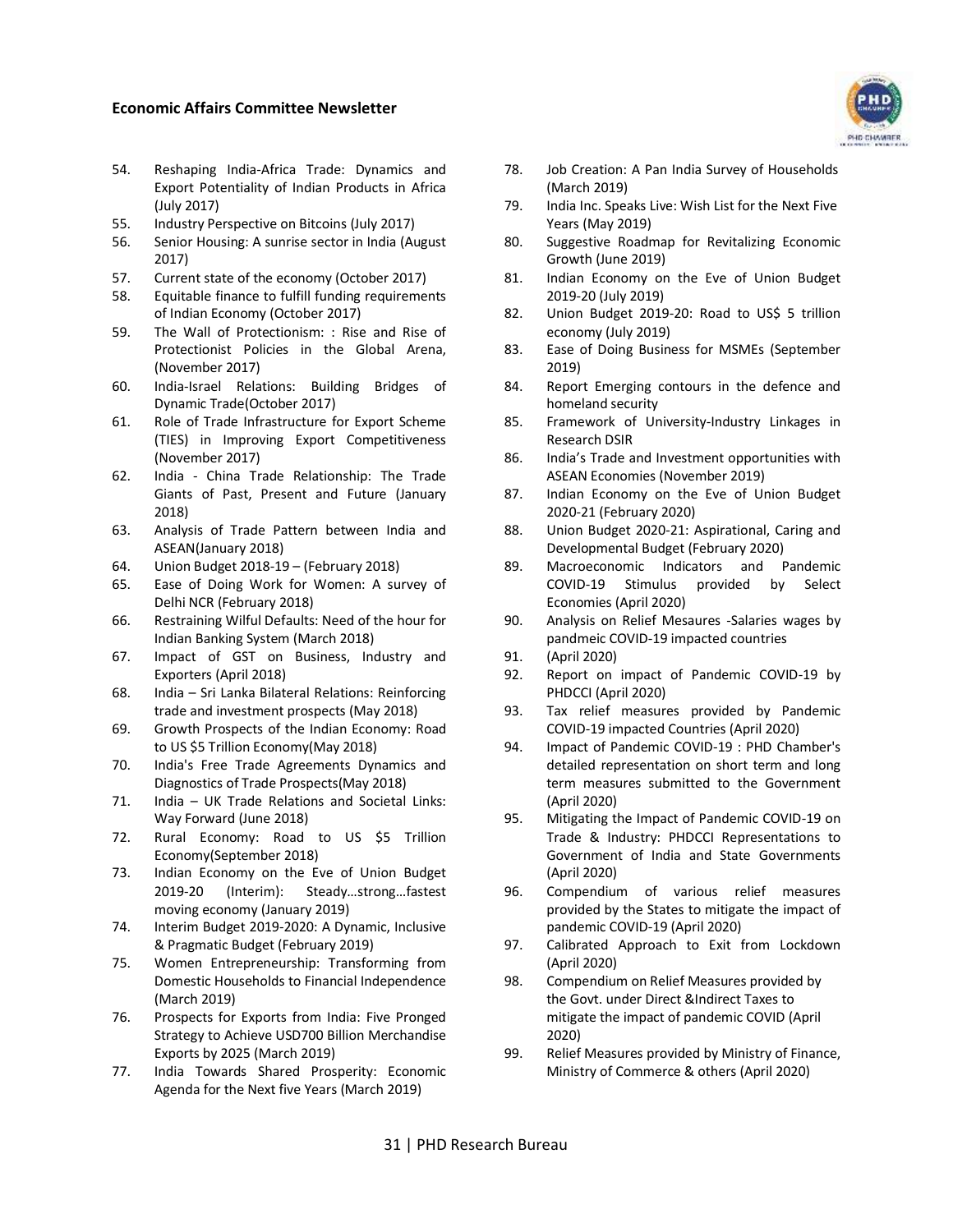- 100. Relief measures provided by various countries to mitigate the daunting impact of pandemic COVID-19 on economy, trade and industry
- 101. Analysis of COVID at International and Subnational Level- Speed of Spread, Mortality and Recovery.
- 102. Supplement of Recent Notifications by the Central Government, State Governments and Tax Authorities to Mitigate the Impact of Pandemic COVID-19
- 103. PHDCCI COVID-19 Updates
- 104. PHDCCI Quick Survey on Post Lockdown Business Scenario May 29th 2020
- 105. Impact of GST on Economy and Businesses (Aug 2020)
- 106. India's Imports from China: Strategy for Domestic Capacity Building (Sept 2020)
- 107. PHDCCI Economic and Business Momentum (EBM) Index (October 2020)
- 108. The Future of Expanding India-USA Bilateral Relations: Strengthening bilateral ties through FTA (November 2020)
- 109. New Year Economics Growth Story Continues (January 2021)
- 110.PHDCCI Economy GPS Index (January 2021)
- 111.PHD Chamber Analysis on the Union Budget 2021- 22 (February 2021)
- 112.Analysis of State Budgets FY2021-2022 (April 2021)
- 113.Impact of Coronavirus 2.0 on Economy and Businesses (May 2021)
- 114.Achieving a higher export growth trajectory 75 potential products and 75 focused markets (September 2021)
- 115.PHD Chamber Analysis of Union Budget 2022-23 (February 2022)

#### **B: State profiles**

- 116. Rajasthan: The State Profile (April 2011)
- 117. Uttarakhand: The State Profile (June 2011)
- 118. Punjab: The State Profile (November 2011)
- 119. J&K: The State Profile (December 2011)
- 120. Uttar Pradesh: The State Profile (December 2011)
- 121. Bihar: The State Profile (June 2012)
- 122. Himachal Pradesh: The State Profile (June 2012)
- 123. Madhya Pradesh: The State Profile (August 2012)
- 124. Resurgent Bihar (April 2013)
- 125. Life ahead for Uttarakhand (August 2013)
- 126. Punjab: The State Profile (February 2014)
- 127. Haryana: Bolstering Industrialization (May 2015)
- 128. Progressive Uttar Pradesh: Building Uttar Pradesh of Tomorrow (August 2015),
- 129. Suggestions for Progressive Uttar Pradesh (August 2015)
- 130. State profile of Telangana- The dynamic state of India (April 2016)
- 131. Smart Infrastructure Summit 2016- Transforming Uttar Pradesh (August 2016)
- 132. Smart Infrastructure Summit 2016-Transforming Uttar Pradesh : Suggestions for the State Government (August 2016)
- 133. Rising Jharkhand: An Emerging Investment Hub (February 2017)
- 134. Punjab: Roadmap for the New Government Suggestions for the Industrial and Socio-Economic Development – Focus MSMEs ease of doing business (May 2017)
- 135. Prospering Himachal Pradesh: A Mountain of Opportunities (August 2017)
- 136. Kashmir: The way forward (February 2018)
- 137. Analysis of State Budgets for 2018-19: Select Sates (March 2018)
- 138. Rising Uttar Pradesh One District One Product Summit (August 2018)
- 139. Rajasthan: Steady Strides into the Future-Emerging Growth Dynamics and the Way Forward (September 2018)
- 140. Rising Jharkhand: Economic Profile (January 2019)
- 141. Rising Jharkhand: Skill Development to Spur Socio-Economic Growth (January 2019)
- 142. Progressive Haryana: Economic Profile (February 2019)
- 143. Progressive Haryana: The Agricultural Hub of India (February 2019)
- 144. Progressive Haryana Steady Growth Strides into [the Future](https://www.phdcci.in/wp-content/uploads/2020/06/Progressive-Haryana-Steady-Growth-Strides-into-the-Future-1.pdf) (June 2020)
- 145. Progressive Haryana Steady Growth Strides into the Future (June 2020)
- 146. States' Policy Conclave 2021: Role of States (December 2021)